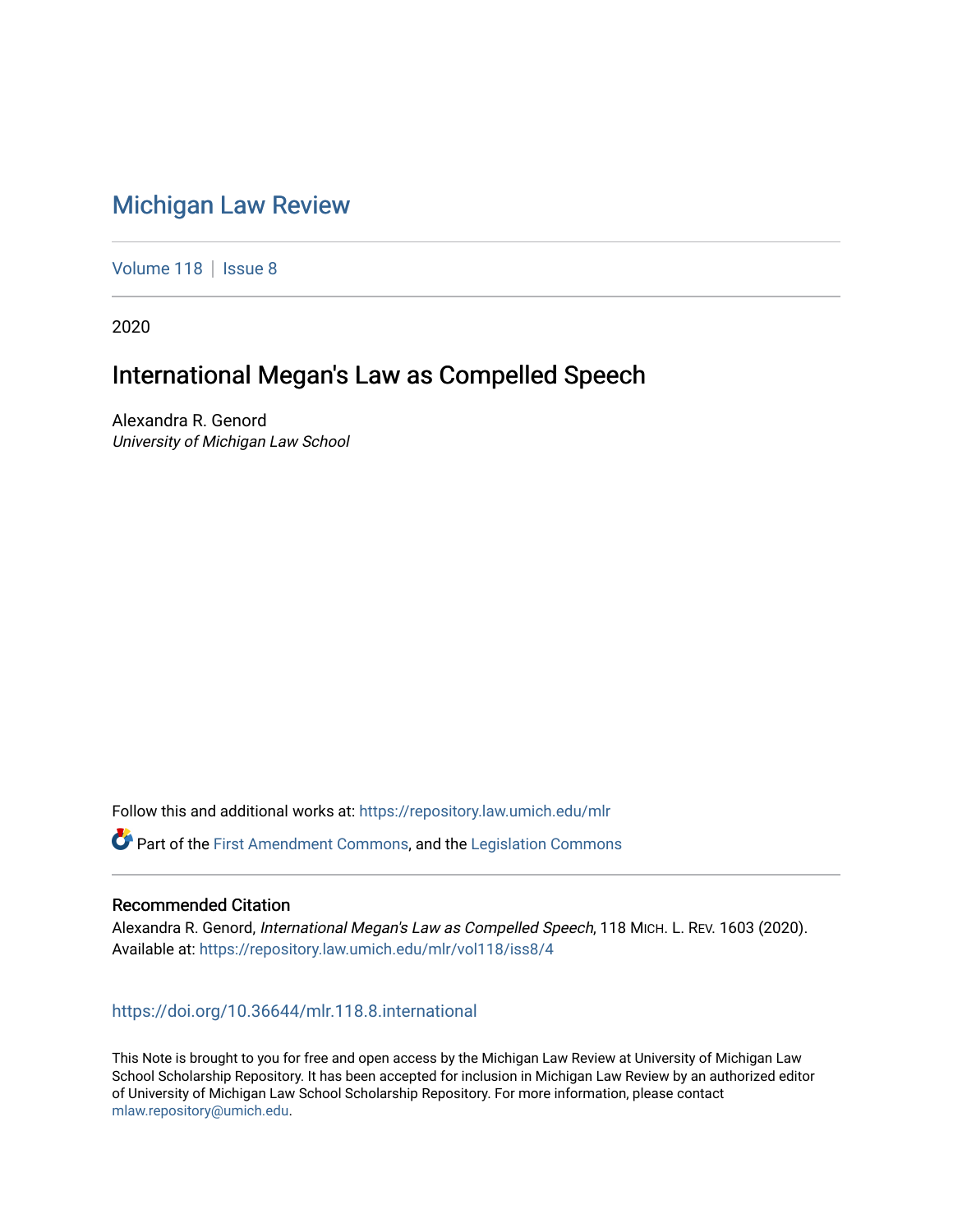## **NOTE**

## **INTERNATIONAL MEGAN'S LAW AS COMPELLED SPEECH**

Alexandra R. Genord\*

"The bearer was convicted of a sex offense against a minor, and is a covered sex offender pursuant to 22 United States Code Section 212b(c)(l)." International Megan's Law (IML), passed in 2016, prohibits the State Department from issuing passports to individuals convicted of a sex offense against a minor unless those passports are branded with this phrase. The federal government's decision to brand its citizens' passports with this stigmatizing message is novel and jarring, but the sole federal district court to consider a constitutional challenge to the passport identifier dismissed the plaintiffs' First Amendment claim, deeming the provision government speech. This Note argues that this passport identifier is more appropriately analyzed as a form of compelled speech, triggering strict scrutiny review that the IML's passport identifier would not survive.

## TABLE OF CONTENTS

| L.  | THE LEGAL BACKGROUND: THE COMPELLED SPEECH AND        |
|-----|-------------------------------------------------------|
|     |                                                       |
|     |                                                       |
|     |                                                       |
| II. | COURTS DISAGREE ABOUT WHICH FRAMEWORK APPLIES TO      |
|     |                                                       |
|     | A. The Passport Identifier as Government Speech  1611 |
|     | B. The Passport Identifier as Compelled Speech  1613  |
| HL. | THE ANALYTICAL SHORTCOMINGS IN COURTS'                |
|     |                                                       |
|     | A. Clarifying the Boundaries of the Government Speech |
|     |                                                       |
|     | Limiting the Scope of Government Speech: An<br>1.     |

J.D. Candidate, May 2020, University of Michigan Law School. I am grateful to Professor Don Herzog, David Post, the Michigan Law Review Notes office, and many others for entertaining my musings and for thoughtful feedback, guidance, and encouragement. Thank you to Andrew Sand for your mentorship. And thank you to my family, for always believing in me and supporting me.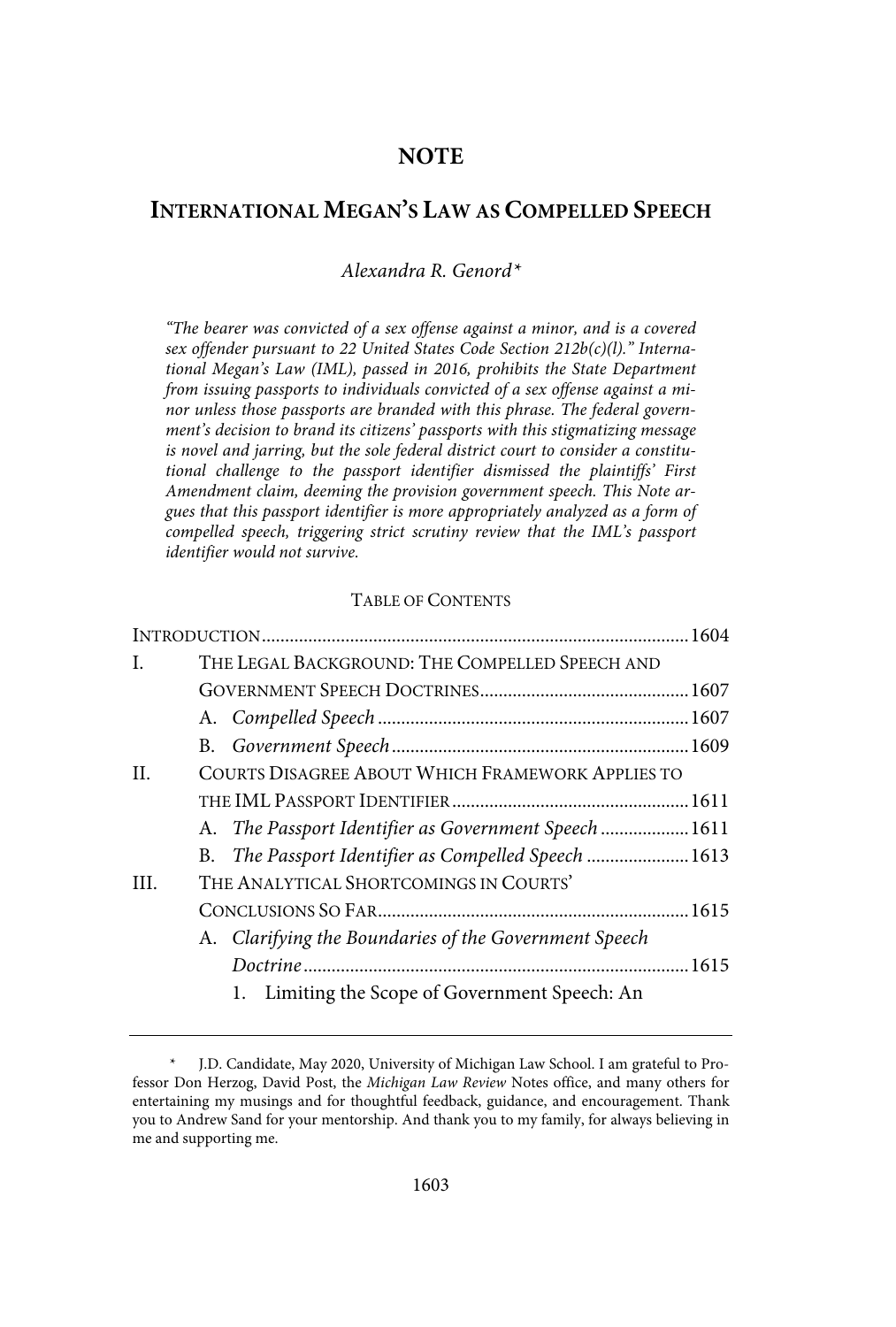|     |                                             | B. The Marshall Court's Inadequate Four-Factor Test for        |  |
|-----|---------------------------------------------|----------------------------------------------------------------|--|
|     |                                             |                                                                |  |
| IV. | BUILDING A MORE PERSUASIVE COMPELLED SPEECH |                                                                |  |
|     |                                             |                                                                |  |
|     |                                             | A. Identifying the Relevant Speaker Interests 1622             |  |
|     |                                             | B. Subjecting the Passport Identifier to Strict Scrutiny  1625 |  |
|     |                                             |                                                                |  |

#### **INTRODUCTION**

On February 8, 2016, President Barack Obama signed "International Megan's Law to Prevent Child Exploitation and Other Sexual Crimes Through Advanced Notification of Traveling Sex Offenders" ("International Megan's Law" or IML) into law.<sup>1</sup> In addition to several provisions securing advance notice of international travel by convicted child sex offenders,<sup>2</sup> the IML requires that passports issued to covered sex offenders bear a "unique identifier."<sup>3</sup> In October 2017, the State Department announced this identifier would take the form of an endorsement, printed inside the back cover of the passport book: "The bearer was convicted of a sex offense against a minor, and is a covered sex offender pursuant to 22 United States Code Section 212b(c)(l)." 4

Though the IML impacts a tiny fraction of the millions of U.S. citizens applying for passports each year,<sup>5</sup> it has produced significant real-world con-

<sup>1.</sup> Press Release, White House Office of the Press Sec'y, Statement by the Press Sec'y on H.R. 515, H.R. 4188, S. 2152 (Feb. 8, 2016), https://obamawhitehouse.archives.gov/the-pressoffice/2016/02/08/statement-press-secretary-hr-515-hr-4188-s-2152-0 [https://perma.cc/JA45- 58Y6].

<sup>2.</sup> International Megan's Law to Prevent Child Exploitation and Other Sexual Crimes Through Advanced Notification of Traveling Sex Offenders, Pub. L. No. 114-119, §§ 4–6, 130 Stat. 15, 17–23 (2016) (codified at 18 U.S.C. § 2250 and in scattered sections of 42 U.S.C.).

<sup>3.</sup> International Megan's Law §§ 8–9.

<sup>4.</sup> Laura Koran, US Passports to Identify Convicted Child Sex Offenders, CNN (Nov. 2, 2017), https://www.cnn.com/2017/11/02/politics/us-passports-identify-child-sex-offenders /index.html [https://perma.cc/34WF-BT2N]; Passports and International Megan's Law, BUREAU CONSULAR AFF., U.S. DEP'T STATE, https://travel.state.gov/content/travel/en /News/passports/passports-and-international-megans-law.html 63VH].

<sup>5.</sup> U.S. GOV'T ACCOUNTABILITY OFFICE, GAO-10-643, PASSPORT ISSUANCE: CURRENT SITUATION RESULTS IN THOUSANDS OF PASSPORTS ISSUED TO REGISTERED SEX OFFENDERS 5 (2010), https://www.gao.gov/assets/310/305432.pdf [https://perma.cc/J4XQ-DKM9] (noting that the State Department issued passports to approximately 4,500 registered sex offenders in fiscal year 2008, out of over sixteen million total passports issued). Of note, the State Depart-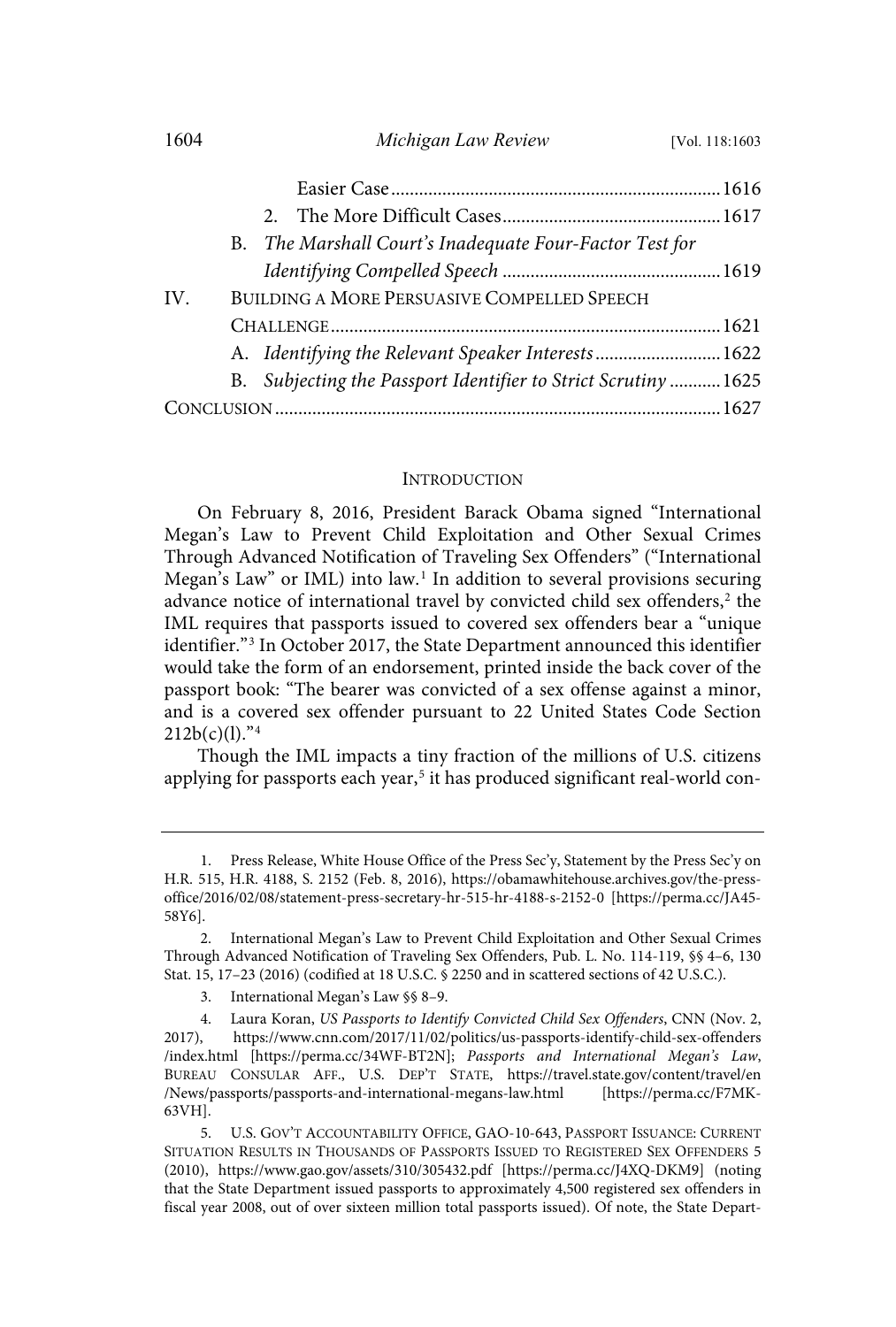sequences. In the first year alone, there were 2,060 preemptive notifications of international travel to foreign law enforcement in more than 80 countries and 1,276 denials of entry.<sup>6</sup> That number was expected to increase to 3,200 notifications to over 100 countries and 1,600 denials of entry in fiscal year 2019.<sup>7</sup>

Whatever the merits of the broader IML framework, the passport identifier exemplifies an uneasy truth for politicians looking to pass legislation with wide appeal: "[S]ex offenders are a great political target." <sup>8</sup> Perhaps unsurprisingly, public perception of people convicted of sex offenses against children is not only negative but also tinged with antipathy towards their welfare. For example, 94 percent of people in a 2005 survey favored registration requirements for those convicted of child molestation, and 65 percent were either "not at all concerned" or "not too concerned" that public registries would lead to the harassment of registered people. <sup>9</sup> Recent studies confirm that the public's "quite punitive" attitude towards sex offenders grows even more pronounced when offenses involve older offenders and younger victims.<sup>10</sup> This negative sentiment can translate into termination of employment, threats and harassment, and actual physical injury to those individuals after community notification.<sup>11</sup>

Politicians at all levels of government have taken an unusually punitive approach to postincarceration regulations on people with sex offense convictions—imposing ever-stricter registration requirements, $^{12}$  tightening residency and occupation restrictions,<sup>13</sup> limiting their internet access,<sup>14</sup> and

8. Measure Would Move Some from Sex Offender List to New Registry, DAILY J. (June 19, 2006), https://www.daily-journal.com/news/state/measure-would-move-some-from-sexoffender-list-to-new/article\_0a7c8820-e40e-516c-9e2b-07b234cd24b1.html [https://perma.cc /5BUE-774Y] (quoting Illinois State Representative John Fritchey).

9. Lydia Saad, Sex Offender Registries Are Underutilized by the Public, GALLUP (June 9, 2005), https://news.gallup.com/poll/16705/sex-offender-registries-underutilized-public.aspx [https://perma.cc/4GDN-ZAC8].

10. Laura L. King & Jennifer J. Roberts, The Complexity of Public Attitudes Toward Sex Crimes, 12 VICTIMS & OFFENDERS 71, 84 (2017).

11. Jill S. Levenson et al., Megan's Law and Its Impact on Community Re-Entry for Sex Offenders, 25 BEHAV. SCI. & L. 587, 594 (2007).

12. See Todd Spangler, Treatment of Sex Offenders Depends on Whether They've Challenged Rules, DET. FREE PRESS (June 7, 2018), https://www.freep.com/story/news /local/michigan/2018/06/07/sex-offender-registry-michigan/607982002/ [https://perma.cc /39JP-V8T4] ("Michigan . . . has created one of the toughest registries in the country . . . result[ing] in . . . more than 31,500 people . . . being placed in tier 3, with a lifetime registration requirement.").

13. In 2014, the City of Milwaukee prohibited individuals convicted of certain sex offenses "from living within 2,000 feet of any school, day care center or park"—leaving just fiftyfive residential addresses in the city where offenders can legally reside. Jen Fifield, Despite Con-

ment's written response to the report argued that there was no indication that any of the thirty individuals included in a closer case study used his passport to travel abroad in order to commit a sex crime. Id. at 20.

<sup>6.</sup> S. REP. NO. 116-125, at 50 (2019).

<sup>7</sup>. Id. at 50–51.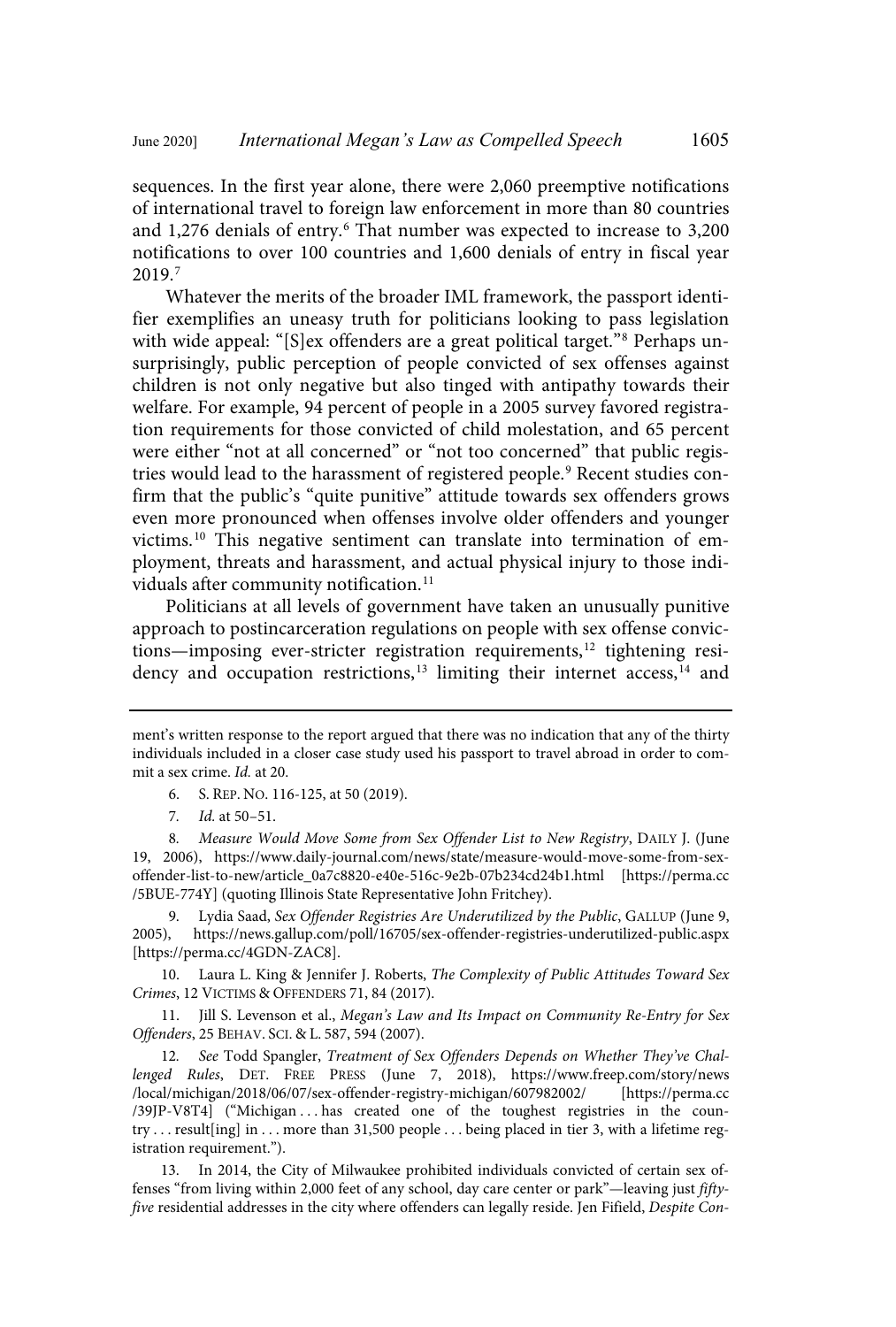requiring that other government-issued identification reveal the conviction. <sup>15</sup> By comparison, bills that would ease restrictions on this population are scorned as embodying positions that "no one in their right mind could agree with."<sup>16</sup>

Recognizing this harsh political reality, affected individuals have turned to the courts. In the immediate years after the Supreme Court upheld the constitutionality of two state-level sex offender registration schemes,<sup>17</sup> lower courts rejected most constitutional challenges to registry laws.<sup>18</sup> But more

15. In addition to the IML passport identifier provision, Alabama, Delaware, Florida, Kansas, Louisiana, Mississippi, and West Virginia "label the applicable driver's license, identification card, or registration card with an annotation that identifies the holder as a sex offender." U.S. GOV'T ACCOUNTABILITY OFFICE, GAO-08-116, CONVICTED SEX OFFENDERS: FACTORS THAT COULD AFFECT THE SUCCESSFUL IMPLEMENTATION OF DRIVER'S LICENSE-RELATED PROCESSES TO ENCOURAGE REGISTRATION AND ENHANCE MONITORING 11–12 (2008), https://www.gao.gov/new.items/d08116.pdf [https://perma.cc/NY7G-AUEC]. Oklahoma also requires a label to be placed on a sex offender's driver's license. Ryan Gallagher, Court Upholds Special Sex Offender Driver's License in Oklahoma, DMV.ORG (Dec. 22, 2017), https://www.dmv.org/articles/oklahoma-sex-offender-driver-license-upheld-by-us-court [https://perma.cc/TQ5D-P24L].

16. Aaron Gould Sheinin, Republicans Target Their Own over Bill Easing Sex Offender Restrictions, ATLANTA J.-CONST. (Feb. 21, 2014), https://www.ajc.com/news/state--regionalgovt--politics/republicans-target-their-own-over-bill-easing-sex-offender-restrictions/aMkxzl nO0K0Cb6YG4u7uRJ/ [https://perma.cc/J8GM-WVCH].

17. In Smith  $v$ . Doe, the Court deemed registration schemes regulatory in nature, rendering constitutional ex post facto principles inapplicable. 538 U.S. 84 (2003). In Connecticut Department of Public Safety v. Doe, the Court determined that offenders' procedural due process rights do not require individualized assessment of risk before registrants' information is disseminated to their communities. 538 U.S. 1 (2003).

Jules Epstein & Abigail Horn, Constitutionality of Sex Offender Registration and Notification Acts, in 1 THE PROSECUTION AND DEFENSE OF SEX CRIMES § 43.04 (Matthew Bender ed., 2019) (highlighting a range of state and federal cases rejecting constitutional challenges based on procedural due process, ex post facto, equal protection, and substantive due process claims); see also OFFICE OF SEX OFFENDER SENTENCING, MONITORING, APPREHENDING, REGISTERING & TRACKING, U.S. DEP'T OF JUSTICE, SEX OFFENDER REGISTRATION AND NOTIFICATION IN THE UNITED STATES: CURRENT CASE LAW AND ISSUES 11 (Dec. 2016), https://www.smart.gov/caselaw/2016-final-case-law-update-with-index-cover.pdf [https:/ /perma.cc/75YY-PFPY] ("[T]he vast majority of constitutional challenges to sex offender registration and notification requirements have been unsuccessful.").

cerns, Sex Offenders Face New Restrictions, PEW (May 6, 2016), https://www.pewtrusts.org/en /research-and-analysis/blogs/stateline/2016/05/06/despite-concerns-sex-offenders-face-newrestrictions [https://perma.cc/GUJ3-ZKEL]. Milwaukee is not unique. In 2015 alone, similar types of residency restrictions were adopted in Wisconsin, Arkansas, Montana, Oklahoma, and Rhode Island. Id.

<sup>14.</sup> A recently invalidated Kentucky law banned sex offenders from "social networking websites or instant messaging or chat rooms that could be accessible to children." Bruce Schreiner, Judge Strikes Down Internet Restrictions for Sex Offenders, SEATTLE TIMES (Oct. 20, 2017), https://www.seattletimes.com/nation-world/judge-strikes-down-internet-restrictionsfor-sex-offenders/ [https://perma.cc/82Y2-V6CR]. The statutory language could be read broadly enough to include websites that are the "principal sources for knowing current events, checking ads for employment, speaking and listening in the modern public square, and otherwise exploring the vast realms of human thought and knowledge." Id.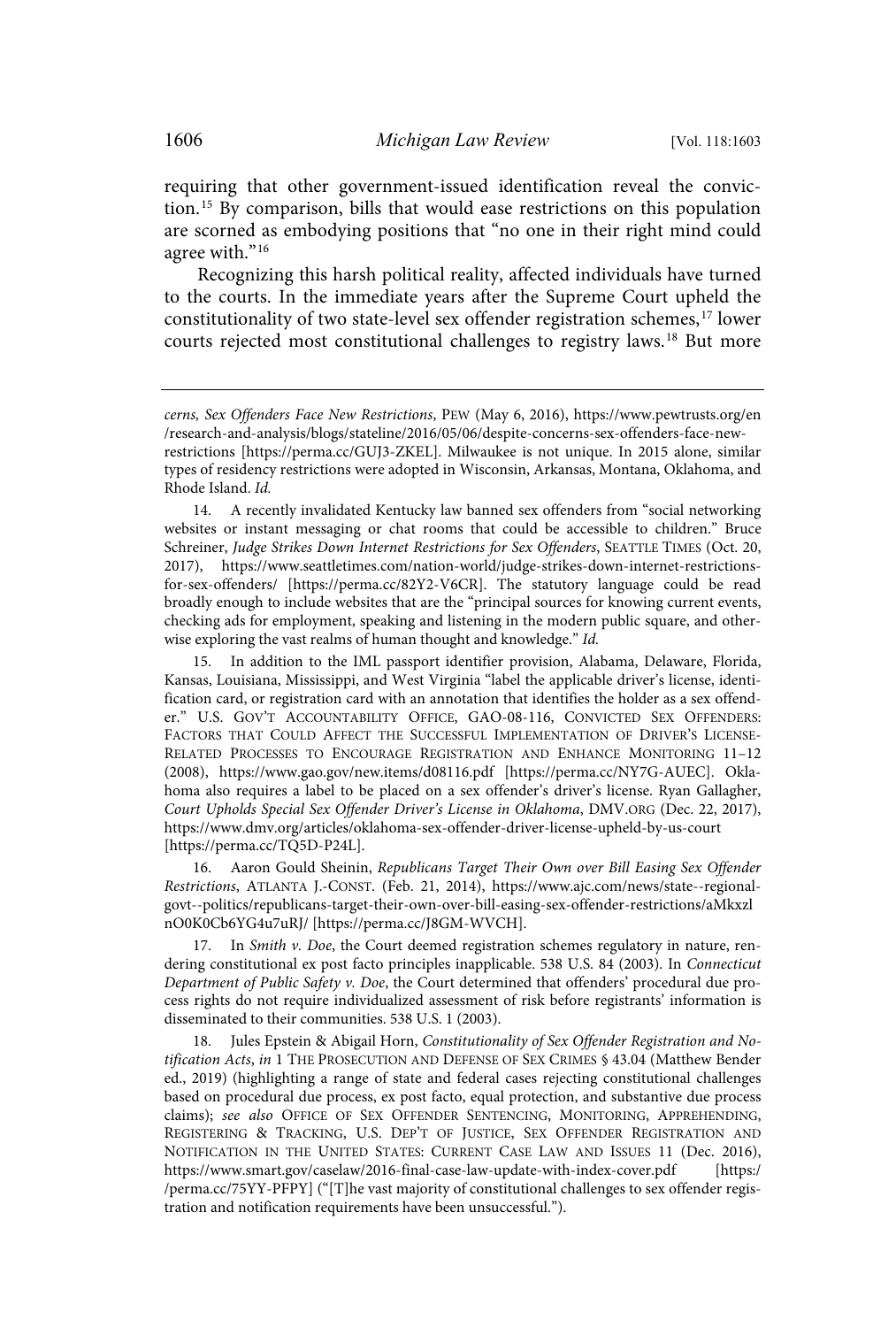recent constitutional challenges to registry schemes have fared better, including a First Amendment challenge to a law criminalizing accessing certain websites that permit minor children to become members or create personal pages.<sup>19</sup> With recent successes in the judicial arena, legal challenges are likely to continue.

This Note argues that the International Megan's Law passport identifier is a form of compelled speech that fails strict scrutiny. Part I summarizes the relevant First Amendment case law on the compelled speech and government speech doctrines. Part II identifies the major obstacle to successfully challenging the passport identifier as compelled speech: two federal district courts considering similar branded-identification provisions reached contradictory conclusions regarding whether the compelled speech or government speech framework applies. Part III identifies the shortcomings in lower courts' approaches to branded-identification provisions and argues that compelled speech, not government speech, is the most relevant First Amendment doctrine. Part IV then demonstrates how First Amendment interests should be invoked to make a persuasive compelled speech claim. When properly analyzed as compelled speech, the passport identifier would fail strict scrutiny.

## I. THE LEGAL BACKGROUND: THE COMPELLED SPEECH AND GOVERNMENT SPEECH DOCTRINES

The First Amendment declares that "Congress shall make no law . . . abridging the freedom of speech." <sup>20</sup> These ten words are a broad umbrella, encompassing many related but largely self-contained concepts such as commercial speech, the public forum, symbolic speech, and other doctrines "colored by transcendent themes." <sup>21</sup> The two relevant here are the compelled speech and government speech doctrines.

## A. Compelled Speech

The compelled speech doctrine traces back to the Court's declaration in West Virginia State Board of Education v. Barnette that "[i]f there is any fixed star in our constitutional constellation, it is that no official . . . can prescribe what shall be orthodox in politics, nationalism, religion, or other matters of opinion or force citizens to confess by word or act their faith therein." <sup>22</sup> This focus on forced expressions of ideology, politics, and other speech at the "core" of First Amendment protection was central in Barnette,

<sup>19.</sup> Packingham v. North Carolina, 137 S. Ct. 1730 (2017) (holding that the North Carolina statute impermissibly restricts sex offenders' lawful speech, in violation of the First Amendment).

<sup>20.</sup> U.S. CONST. amend. I.

<sup>21.</sup> Nat Stern, The Subordinate Status of Negative Speech Rights, 59 BUFF. L. REV. 847, 850 (2011).

<sup>22.</sup> 319 U.S. 624, 642 (1943).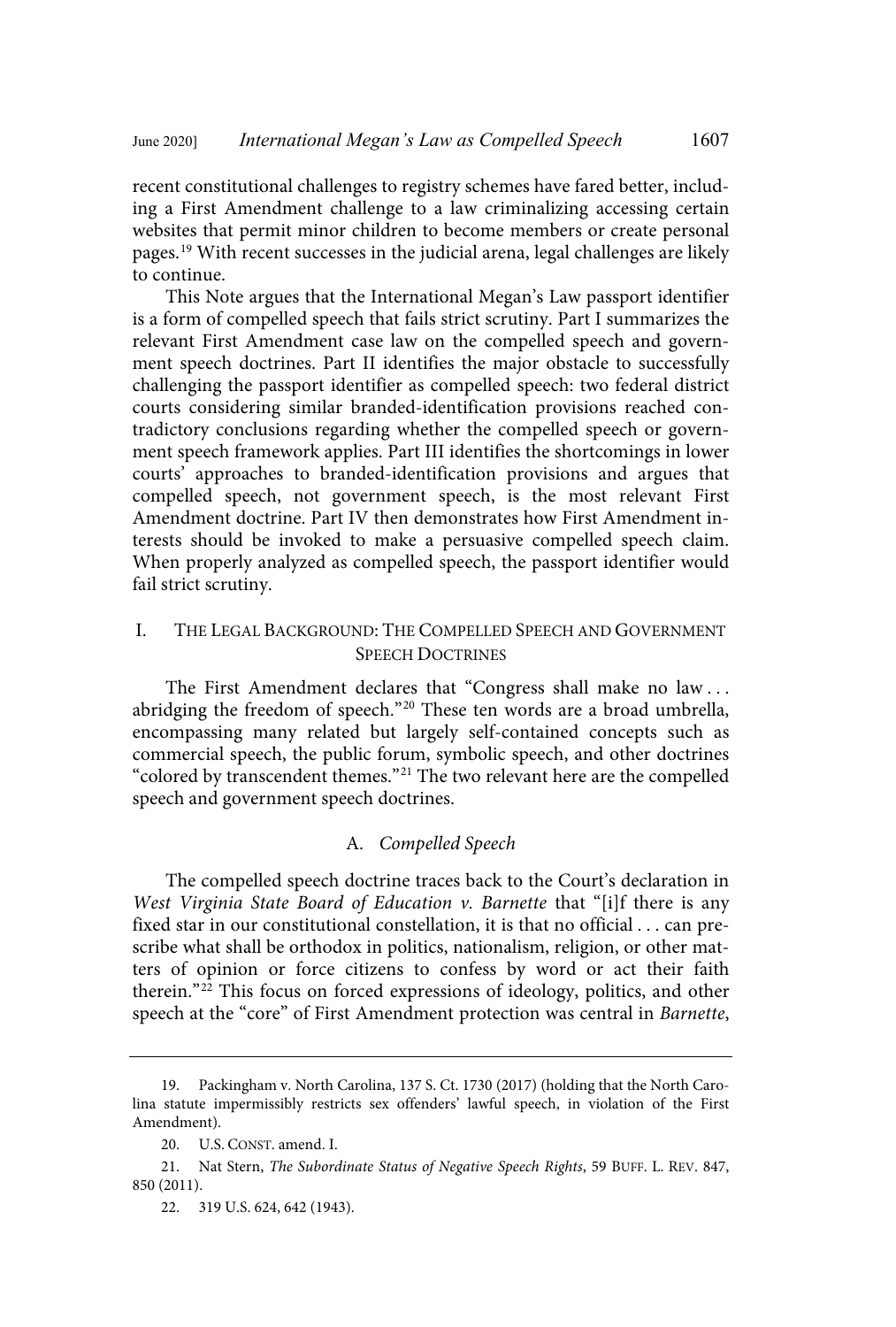which involved a school board resolution requiring students to salute the American flag while reciting the Pledge of Allegiance. <sup>23</sup> It remained central in Wooley v. Maynard thirty years later, when the Court addressed the constitutionality of New Hampshire's "Live Free or Die" motto on state-issued license plates.<sup>24</sup>

In holding both instances of challenged speech to be violations of the First and Fourteenth Amendments, the Court's language and analysis were high-minded. The Barnette Court was seriously concerned about the impact the mandatory flag salute would have on the children's freedom of mind,<sup>25</sup> and it identified the students' injury as an invasion of the "sphere of intellect and spirit" that the First Amendment is meant to "reserve from all official control."<sup>26</sup> Building on that analysis, Wooley held that the First Amendment's protection for freedom of thought "includes both the right to speak freely and the right to refrain from speaking at all."<sup>27</sup> So, the Court concluded, New Hampshire's license plate implicated an individual's First Amendment right to refuse to "foster[] public adherence to an ideological point of view he finds unacceptable."<sup>28</sup>

In the years after Wooley, the Court expanded the doctrine beyond ideological speech to include, in at least some circumstances, compelled factual speech. In Riley v. National Federation of the Blind of North Carolina, Inc., the Court reviewed a law requiring professional fundraisers to disclose to potential donors the actual percentage of funds collected in the previous twelve months that had been turned over to charities.<sup>29</sup> The Court acknowledged that the factual information conveyed through mandatory disclosures might benefit listeners and inform their decisionmaking. <sup>30</sup> Nonetheless, the Court concluded that compelled factual disclosures that "clearly and substantially burden . . . protected speech" alter the content of that speech and warrant strict scrutiny.<sup>31</sup> The Court held the disclosure law unconstitutional on this basis and suggested that the state itself publish professional fundraisers' fi-

- 27. Wooley, 430 U.S. at 714.
- 28. Id. at 715.
- 29. 487 U.S. 781 (1988).
- 30. Riley, 487 U.S. at 798.

<sup>23</sup>. Barnette, 319 U.S. at 626–29.

<sup>24.</sup> 430 U.S. 705 (1977).

<sup>25.</sup> 319 U.S. at 637 (identifying the students' youth as "reason for scrupulous protection of Constitutional freedoms of the individual, if we are not to strangle the free mind at its source").

<sup>26</sup>. Id. at 642.

<sup>31</sup>. Id. at 795, 798. The Court gives two examples where a government-mandated disclosure would burden protected speech: (1) a law requiring a speaker favoring a government project to state at the beginning of every speech regarding that project the average cost overrun in other, similar projects; and (2) a law requiring a speaker favoring an incumbent candidate to disclose the candidate's recent travel budget when making solicitations for donations. Id.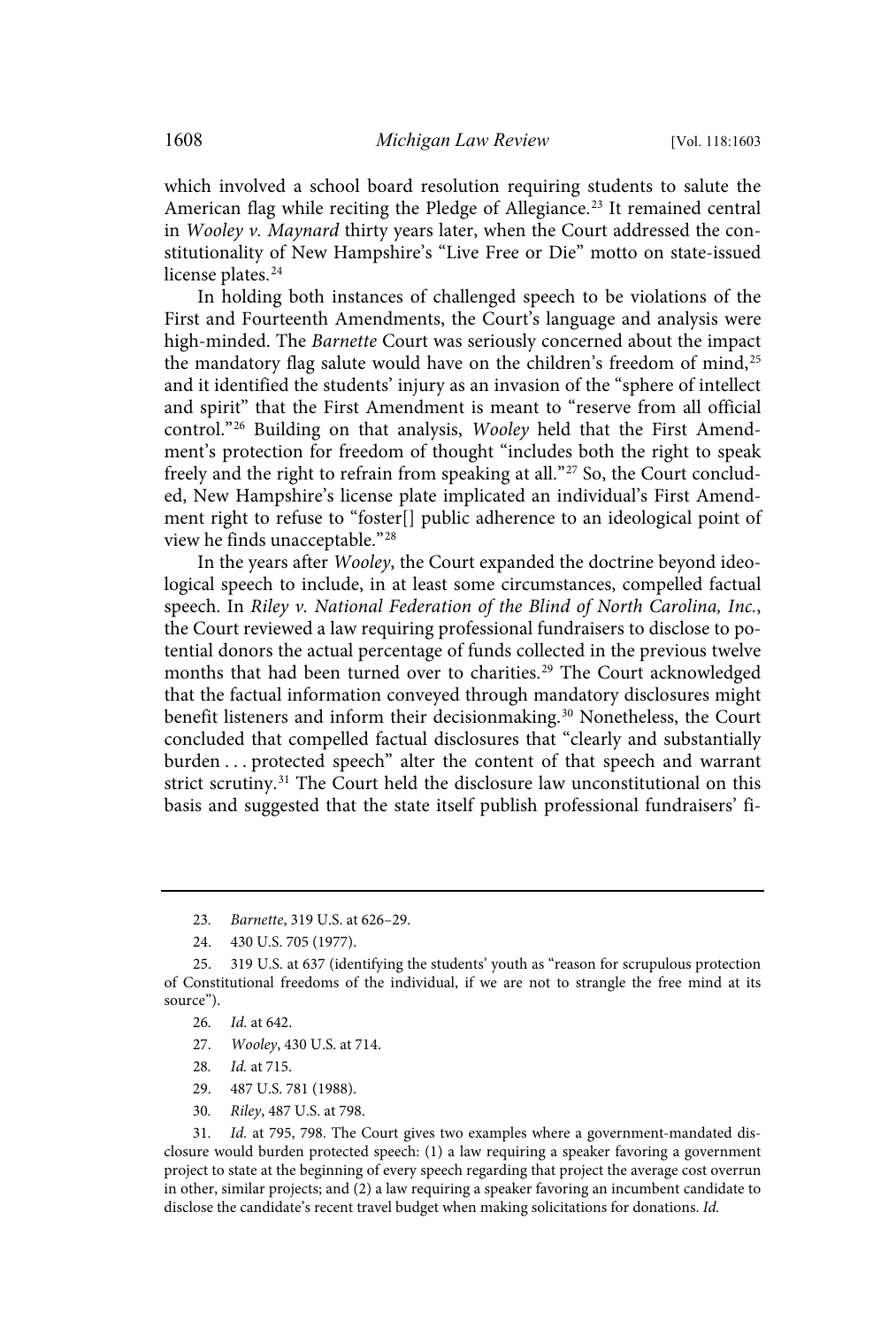nancial disclosure forms to communicate the desired information to the public "without burdening a speaker with unwanted speech."<sup>32</sup>

Not all compelled factual speech is treated equally. A speech-forcing requirement might be constitutional, for example, if the mandatory factual information does not distort the content of what the speaker intended to say.<sup>33</sup> But Riley's expansion of the compelled speech doctrine to mandatory factual disclosures was still an important development for the compelled speech doctrine, and the courts continue to identify different speaker interests that can trigger the doctrine's protections. Since Riley, for example, the Court struck down a state statute prohibiting the distribution of unattributed political campaign literature, holding that an individual's First Amendment interest to remain anonymous while debating ballot measures was particularly strong when self-identification carried a risk of retaliation or social ostracization.<sup>34</sup> Though the Court has not outlined a comprehensive typology for the compelled speech doctrine, it has repeatedly reaffirmed the doctrine's central role in First Amendment case law.<sup>35</sup>

## B. Government Speech

The government necessarily speaks every day. The executive branch's ability to govern would be hampered without the ability to "explain, persuade, coerce, deplore, congratulate, implore, teach, inspire, and defend with words." <sup>36</sup> Proponents of the government speech doctrine argue requiring government speech to be viewpoint neutral would be crippling. Speech supporting any government initiative would have to not only address but disseminate opposing views.<sup>37</sup> A First Amendment doctrine shielding the government against that possibility developed with "grudging recognition" throughout the 1990s.<sup>38</sup>

<sup>32</sup>. Id. at 800.

<sup>33.</sup> Eugene Volokh, The Law of Compelled Speech, 97 TEX. L. REV. 355, 364, 379 (2018) (discussing Rumsfeld v. Forum for Acad. & Institutional Rights, Inc., 547 U.S. 47, 62 (2006), which concerned factual speech like "'[t]he U.S. Army recruiter will meet interested students in Room 123 at 11 a.m.' ").

<sup>34.</sup> McIntyre v. Ohio Elections Comm'n, 514 U.S. 334 (1995).

<sup>35</sup>. See, e.g., Janus v. Am. Fed'n of State, Cty., & Mun. Emps., Council 31, 138 S. Ct. 2448, 2464 (2018); Nat'l Inst. of Family & Life Advocates v. Becerra, 138 S. Ct. 2361, 2376–78 (2018).

<sup>36.</sup> Randall P. Bezanson & William G. Buss, The Many Faces of Government Speech, 86 IOWA L. REV. 1377, 1380 (2001).

<sup>37</sup>. See Walker v. Tex. Div., Sons of Confederate Veterans, Inc., 135 S. Ct. 2239, 2246 (2015) ("How could a city government create a successful recycling program if officials, when writing householders asking them to recycle cans and bottles, had to include in the letter a long plea from the local trash disposal enterprise demanding the contrary? How could a state government effectively develop programs designed to encourage and provide vaccinations, if officials also had to voice the perspective of those who oppose this type of immunization?").

<sup>38.</sup> Caroline Mala Corbin, Mixed Speech: When Speech is Both Private and Governmental, 83 N.Y.U. L. REV. 605, 612 (2008).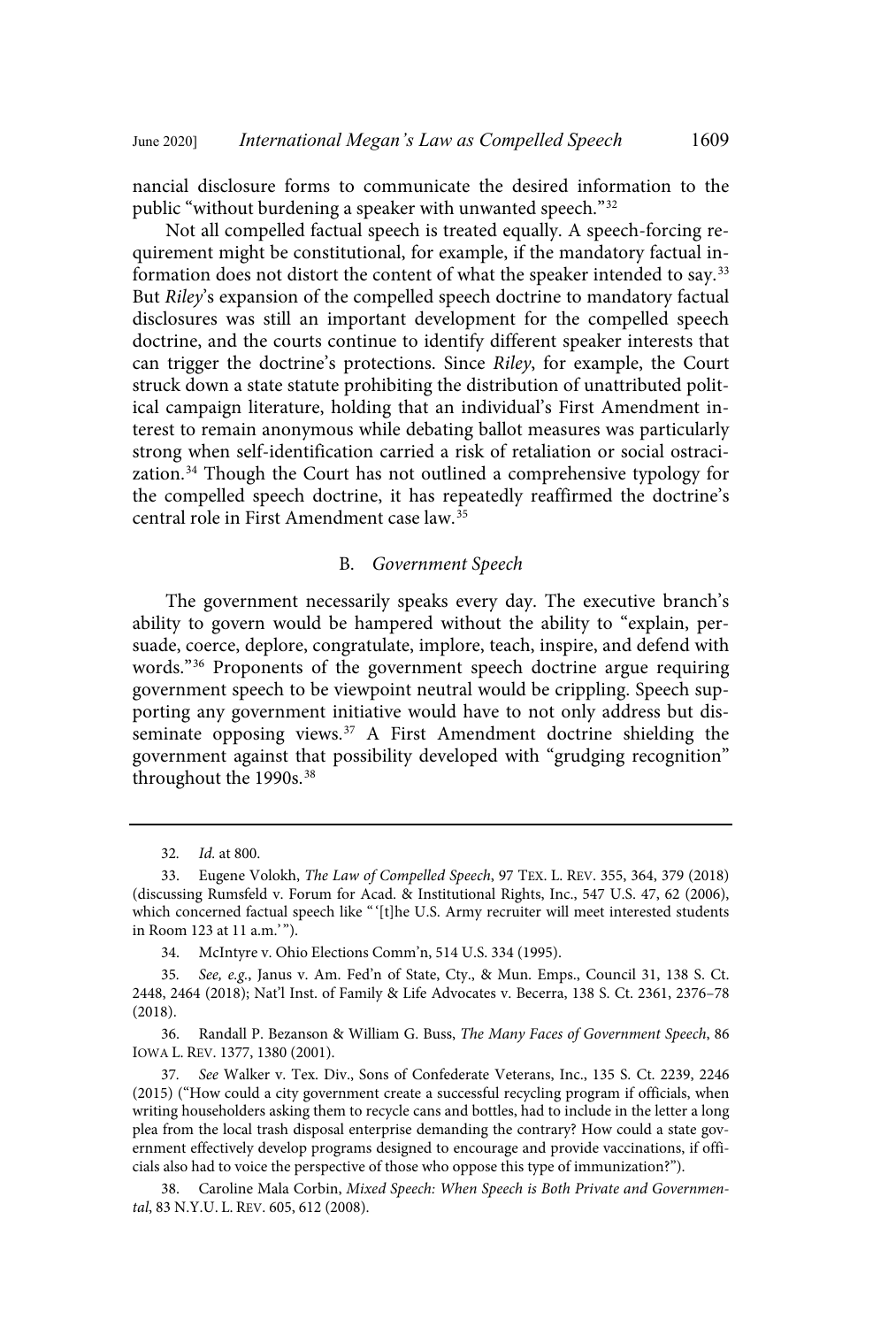In Rust v. Sullivan, the Court upheld a federal law prohibiting the distribution of funds to entities that provided patient counseling on abortion as a family planning option. <sup>39</sup> The Court treated the government's distribution decision as a logical consequence of administering a federal program with limited funds rather than as a form of viewpoint discrimination.<sup>40</sup> Because the government program merely utilized private speakers to counsel patients according to its chosen "family planning without abortion" message and was not meant to penalize or suppress viewpoints in favor of abortion, the First Amendment did not demand viewpoint neutrality in the government's allocation of funds. $41$ 

It was not immediately clear that Rust established a new First Amendment doctrine—although it is now generally accepted as the doctrine's origin, $42$  the Court's opinion did not use the phrase "government speech." $43$ But, as lower courts' interpretations of the case evolved, Rust was understood to immunize the government from free speech challenges when it spoke in a non-viewpoint-neutral manner or when it employed private individuals to convey a message about a federal program.<sup>44</sup> Even as the doctrine has broadened beyond challenges to government-funding decisions, lower courts have maintained the presumption that "when the government has a message to send, such a message need not be viewpoint-neutral, and other messages need not receive governmental support."<sup>45</sup>

Despite this relative consensus on the deference owed to government speech, courts struggle to identify when the government is actually speaking.<sup>46</sup> The Court was faced head-on with this issue in Pleasant Grove City  $v$ . Summum.<sup>47</sup> The city argued that its decision to display some privately donated monuments in a public park while rejecting others was protected under the government speech doctrine. <sup>48</sup> The Court agreed with the city, finding the decision to be protected government speech.<sup>49</sup> Not only have governments "long used monuments to speak to the public," but the city also "effectively controlled" the message sent by the monuments through its ownership and "final approval authority" of the monuments.<sup>50</sup>

- 40. Legal Servs. Corp. v. Velazquez, 531 U.S. 533, 541 (2001).
- 41. Rust, 500 U.S. at 192–93.
- 42. Andy G. Olree, Identifying Government Speech, 42 CONN. L. REV. 365, 374 (2009).
- 43. Legal Servs. Corp., 531 U.S. at 541.
- 44. Id.
- 45. Olree, supra note 42, at 379.
- 46. Bezanson & Buss, supra note 36, at 1382–83.
- 47. 555 U.S. 460 (2009).
- 48. Summum, 555 U.S. at 467.
- 49. Id. at 472.
- 50. Id. at 470, 473.

<sup>39.</sup> 500 U.S. 173 (1991).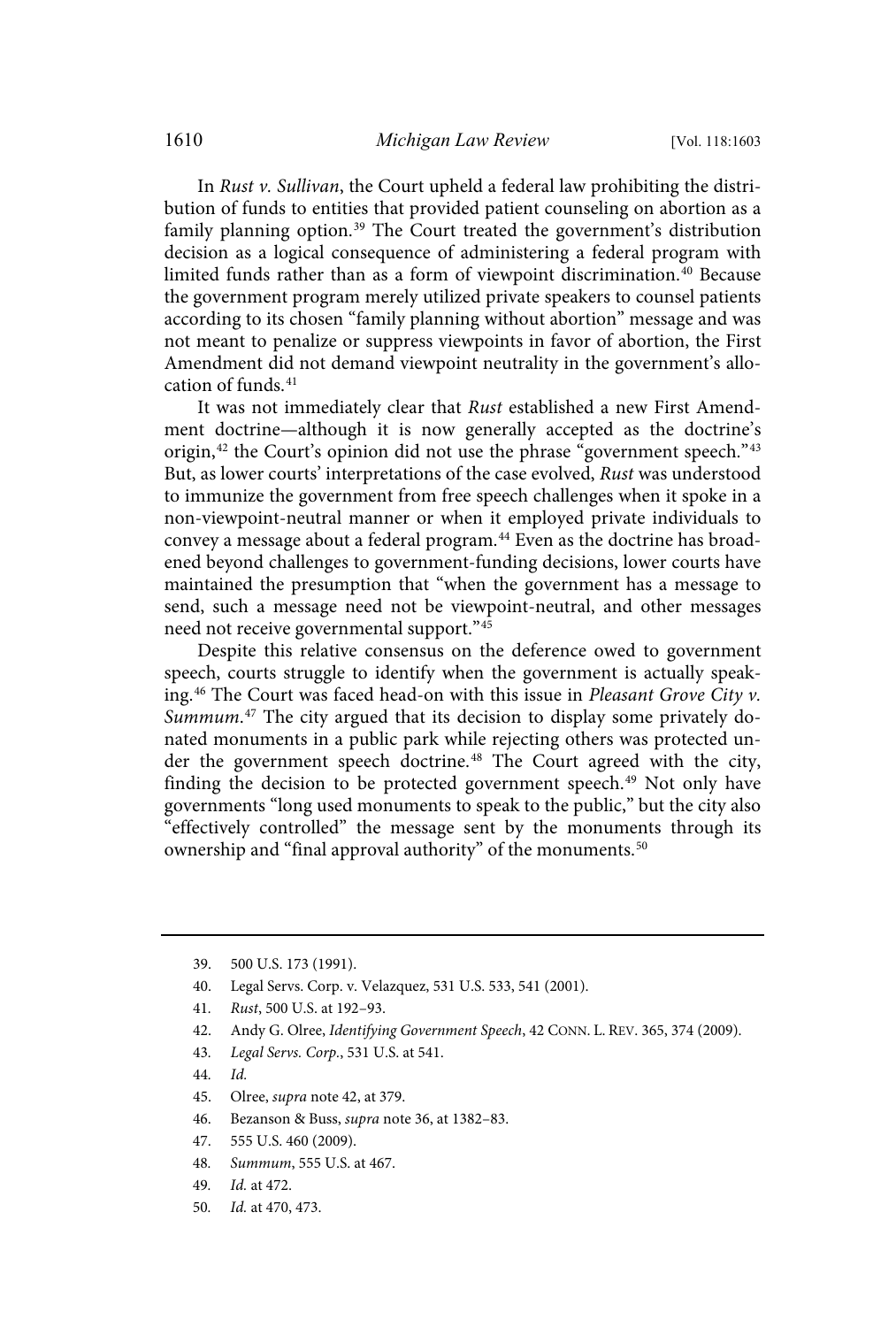Later, in *Walker v. Texas Division, Sons of Confederate Veterans, Inc.,<sup>51</sup> a* three-factor framework for identifying government speech emerged. This approach considers (1) a medium's history of communicating governmental messages, (2) the level of the public's association between that medium of speech and the government, and (3) the extent of the government's control over the message conveyed.<sup>52</sup> Applying this framework, the Court found specialty license plates constituted government speech because they are "government-mandated, government-controlled, and government-issued IDs that have traditionally been used as a medium for government speech."<sup>53</sup> As such, Texas did not violate the First Amendment when it rejected a specialty license-plate design submitted by the Sons of Confederate Veterans. 54 And the Court arrived at an uneasy equilibrium—per Wooley, Texas could not compel members of the group to display a license plate with a particular ideological message on it, but neither could the group compel Texas to speak through approval of the group's desired design. $55$ 

Both the defenders of and challengers to different forms of branded government-issued identification claim victory under the First Amendment case law. But the Court is still figuring out how these two First Amendment doctrines interact and what guidance to give to the lower courts hearing such challenges.<sup>56</sup>

## II. COURTS DISAGREE ABOUT WHICH FRAMEWORK APPLIES TO THE IML PASSPORT IDENTIFIER

The IML's passport identifier sits at the intersection of the compelled speech and government speech doctrines. Section II.A uses the Sons of Confederate Veterans factors to analyze the passport identifier as government speech. Section II.B demonstrates that the passport identifier also fits within the compelled speech framework. But these outcomes are fundamentally incompatible: either the passport identifier is government speech, shielded from First Amendment challenges, or it is compelled speech, triggering strict scrutiny from the courts.

#### A. The Passport Identifier as Government Speech

The government has wide latitude in deciding what to say and how to say it. The IML's proponents argue that such latitude should extend to the government's decision to include a factual disclosure of a prior conviction in

56. Bezanson & Buss, supra note 36, at 1380–81 ("It is only recently that the allegations of government speech as an abridgement of the rights of others under the First Amendment has begun to come into sharp focus.").

<sup>51.</sup> 135 S. Ct. 2239 (2015).

<sup>52</sup>. Sons of Confederate Veterans, 135 S. Ct. at 2247–49.

<sup>53</sup>. Id. at 2250.

<sup>54</sup>. Id. at 2244.

<sup>55</sup>. Id. at 2252.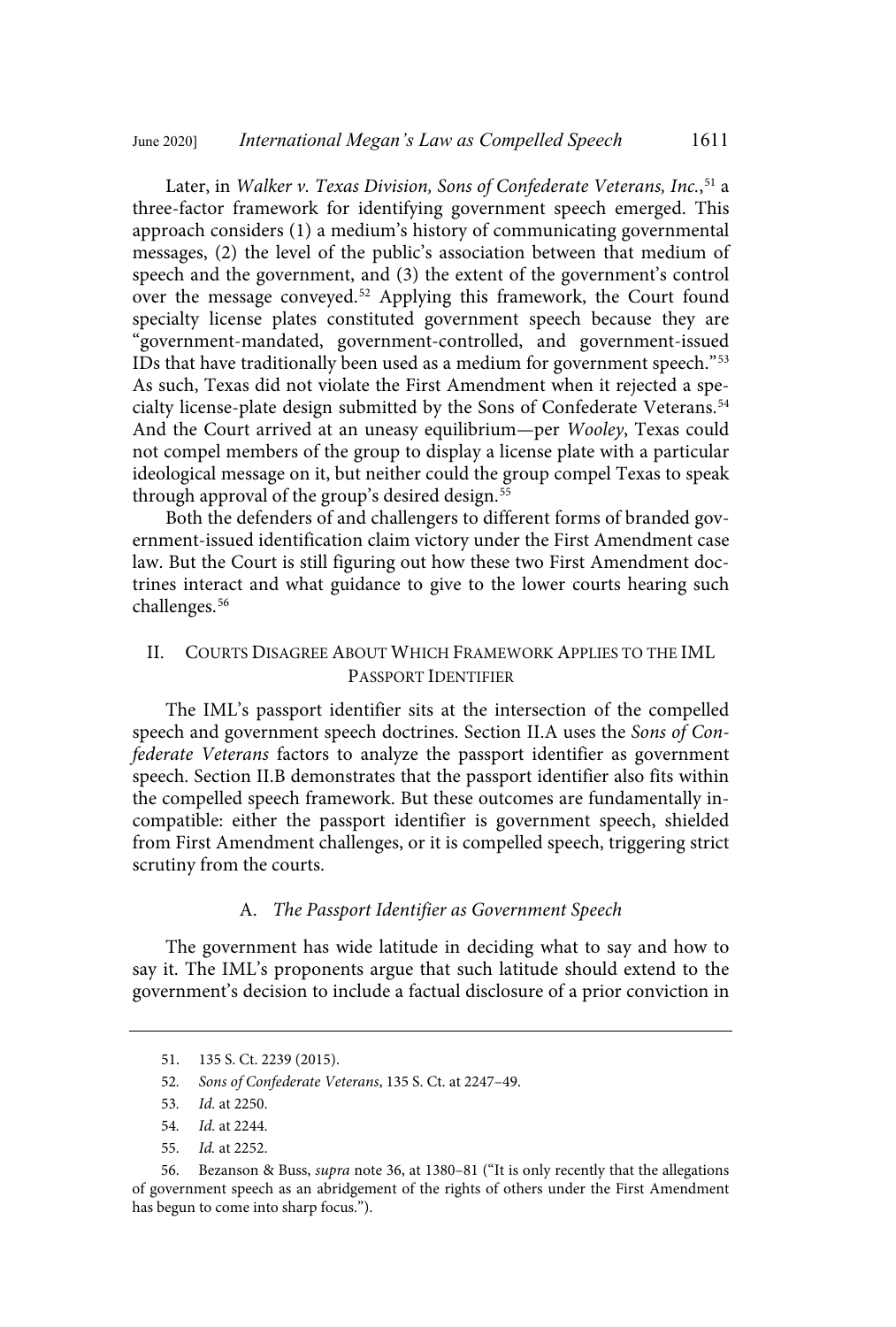an individual's passport. And the Sons of Confederate Veterans factors support this seemingly intuitive result.

First, the passport has a long history as a medium for government messages. Early twentieth-century passports requested that the bearer be "permit[ted] safely and fairly to pass" and that the foreign country "give him all lawful Aid and Protection." <sup>57</sup> At the time, the passport was simply a letter from the Secretary of State; the passport's bearer was treated as "a messenger, not as the owner of the document."<sup>58</sup> There is also a well-established history of passports conveying expressive messages about American ideals, values, and history, from the images on the earliest passports of eagles or a woman holding a battle axe, to the most recent passport's "portraits of Americana ranging from a clipper ship to Mount Rushmore to a long-horn cattle drive." <sup>59</sup> Passport design goes beyond the purely aesthetic to "reflect[] the breadth of America." 60

Second, a passport is strongly associated with the government. One early twentieth-century diplomat complained that "any big official looking paper written in English and bearing a pretentious seal will pass with many foreign officials for a passport."<sup>61</sup> So the government took various measures, such as formalizing the appearance of the State Department seal, to demonstrate the federal government's imprimatur. <sup>62</sup> Modern passports bear the coat of arms and "United States of America" across the cover, carry a message from the Secretary of State within, and are issued only after a highly formalized application process. <sup>63</sup> There is no question that passports are government-issued documents.

Third, the government has near-total control over a passport's message. Government officials develop each new passport design and the Secretary of State gives final approval.<sup>64</sup> The government also maintains control over a passport's contents after issuance. Even in the early twentieth century, the marking of "one or two notes regarding foreign exchange" in an individual's passport was sufficient for it to be considered "mutilated," rendering the passport invalid.<sup>65</sup> Today, instances of forgery, counterfeiting, mutilation, or

61. ROBERTSON, supra note 57, at 29.

62. Id. at 39, 42.

63. Apply in Person, BUREAU CONSULAR AFF., U.S. DEP'T STATE, https://travel.state .gov/content/travel/en/passports/need-passport/apply-in-person.html [https://perma.cc /V8FN-A8SE].

64. MacFarquhar, supra note 59.

65. James Blanchard, Letter to the Editor, Passport Troubles., N.Y. TIMES, Aug. 25, 1931, at 15.

<sup>57.</sup> CRAIG ROBERTSON, THE PASSPORT IN AMERICA: THE HISTORY OF A DOCUMENT 23 (2010).

<sup>58</sup>. Id.

<sup>59.</sup> Neil MacFarquhar, Stars and Stripes, Wrapped in the Same Old Blue, N.Y. TIMES (Apr. 29, 2007), https://www.nytimes.com/2007/04/29/weekinreview/29macfa.html [https:// perma.cc/SRE4-RL6K].

<sup>60</sup>. Id.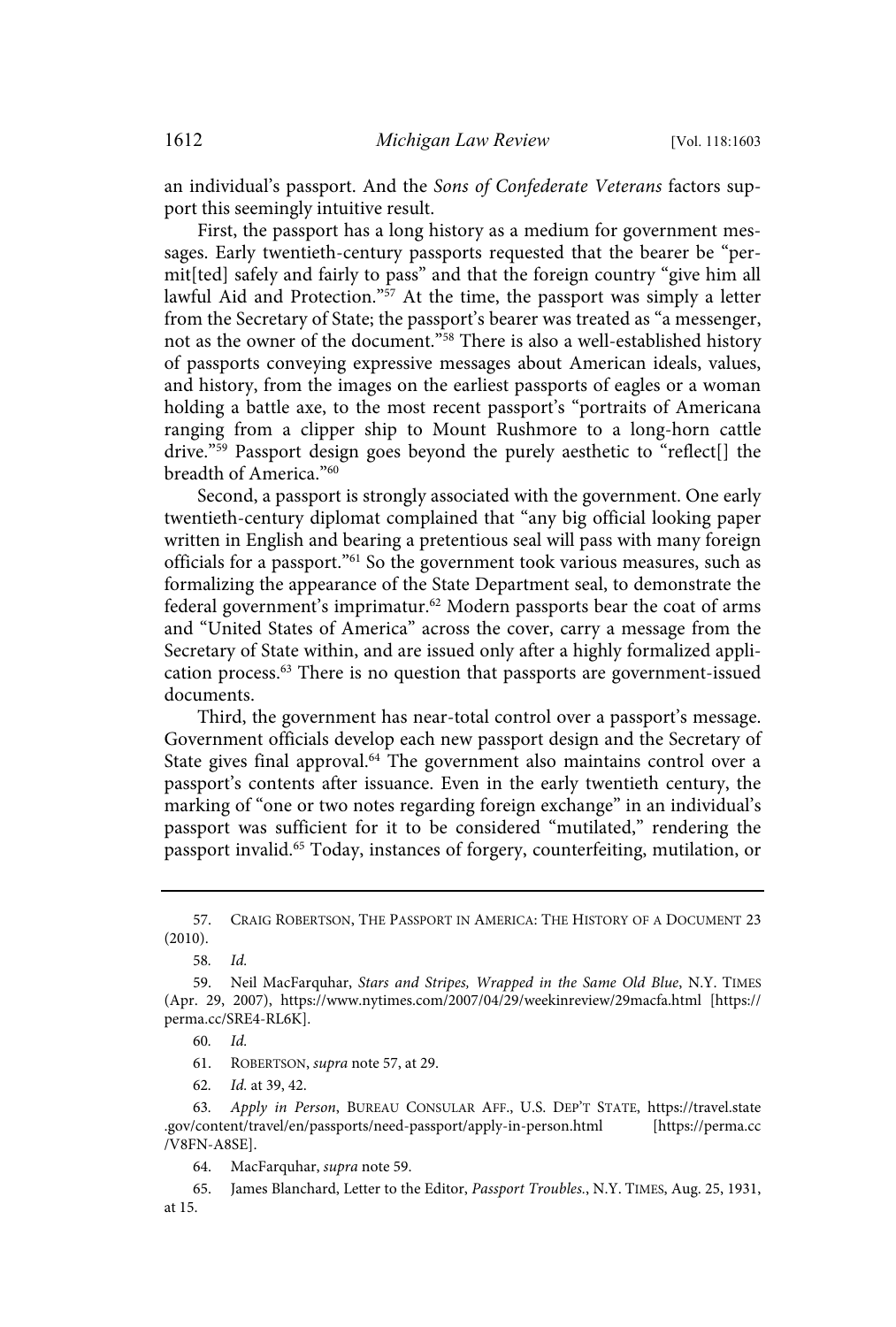alteration can invalidate a passport and expose the perpetrator to criminal liability.<sup>66</sup> Bearers have no editorial control over the standardized information that appears within the passport, including name, date and place of birth; dates of issue and expiration; and passport number. <sup>67</sup> Accordingly, all three prongs of the Sons of Confederate Veterans test point to passports constituting government speech.

The only federal district court to hear a First Amendment challenge to the IML came to the same conclusion. In Doe v. Kerry, a Northern District of California judge held that the passport identifier, like all other information contained within a passport, is "unquestionably government speech."<sup>68</sup> The court reasoned that the federal government has monopolistic control over "every aspect of the issuance and appearance of a U.S. passport" and that, even after issuance, passports legally remain government property.<sup>69</sup>

The Kerry court acknowledged the compelled speech doctrine and the plaintiffs' appeals to the Wooley, Barnette, and Riley precedents but insisted that the passport identifier does not implicate First Amendment interests.<sup>70</sup> Because a passport communicates information solely on behalf of the issuing government, as is necessary for "reliable government-issued identification," the court maintained that the ideological or political speech at issue in cases like Wooley was fundamentally different from the straightforward, noncontroversial statement of fact at issue in the IML's passport identifier.<sup>71</sup> This speech, the court concluded, is more akin to the descriptive identifiers like "name, date of birth, height, weight, or eye color" commonly placed on forms of government-issued identification.<sup>72</sup> As a result, there was no room for a compelled speech challenge.

## B. The Passport Identifier as Compelled Speech

Despite the intuitive appeal of the foregoing analysis, treating the IML passport identifier as a form of compelled speech is not only logical but the more persuasive approach. Generally, the compelled speech doctrine offers broad protection against mandatory disclosures—the Wooley Court declared, without qualification, that the First Amendment protects "both the right to speak freely and the right to refrain from speaking at all."<sup>73</sup> As

- 68. No. 16-cv-0654-PJH, 2016 WL 5339804, at \*16 (N.D. Cal. Sept. 23, 2016).
- 69. Kerry, 2016 WL 5339804, at \*16.
- 70. Id. at \*16–18.
- 71. Id. at \*18.
- 72. Id. at \*18.
- 73. Wooley v. Maynard, 430 U.S. 705, 714 (1977).

<sup>66.</sup> 18 U.S.C. § 1543 (2018).

<sup>67.</sup> For an overview of which forms and documentation are necessary for a passport bearer to change even the name that appears within her passport, see Change or Correct a Pass-<br>port, BUREAU CONSULAR AFF., U.S. DEP'T STATE, https://travel.state.gov port, BUREAU CONSULAR AFF., U.S. DEP'T STATE, https://travel.state.gov /content/travel/en/passports/apply-renew-passport/change-correct.html [https://perma.cc /4N4N-FDFF].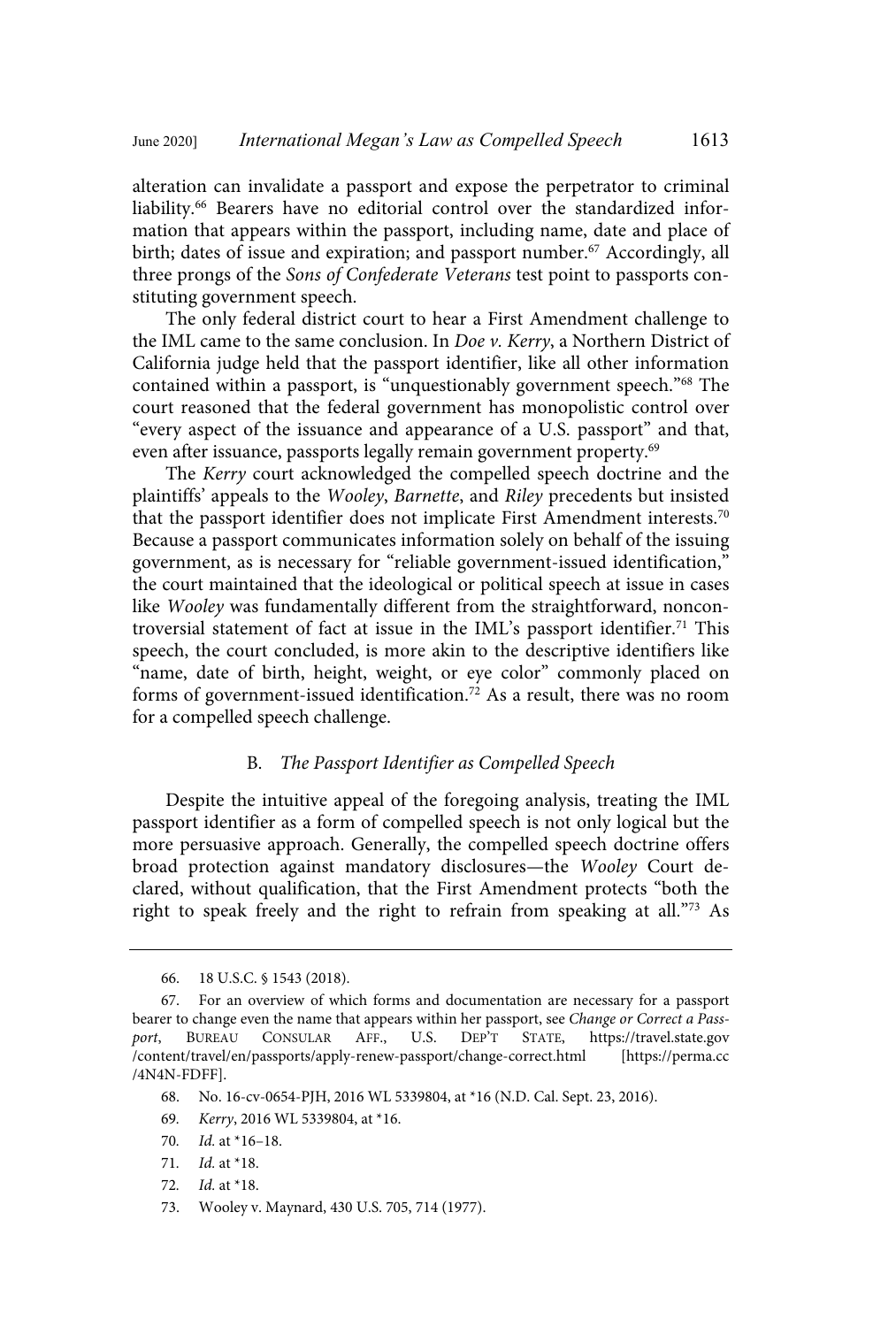Wooley itself demonstrates, the fact that speech is conveyed through a government-controlled medium does not by itself abrogate all claims based on the impairment of individual speech rights. Although the doctrine has become increasingly nuanced, the Court continues to affirm the basic notion that laws compelling speech must be justified on "even more immediate and urgent grounds" than laws compelling silence.<sup>74</sup>

A federal district court in Alabama recently agreed that branded identification fits the compelled speech framework and used the doctrine to strike down such a requirement as unconstitutional as applied to the plaintiffs.<sup>75</sup> The Doe v. Marshall plaintiffs challenged the Alabama Sex Offender Registration and Community Notification Act (ASORCNA)—"one of the most 'comprehensive, debilitating' sex offender statutes in the country"<sup>76</sup>—and its requirement that the driver's licenses of individuals convicted of sex offenses display the phrase "CRIMINAL SEX OFFENDER" in bold, red letters on the face of the card.<sup>77</sup> Unlike in *Doe v. Kerry*, the Alabama court accepted the premise that "simply because a speech act is by the government does not mean that private speech interests cannot be implicated." <sup>78</sup> Largely dismissing the distinction between government speech and government-compelled speech as "two sides of the same pancake,"79 the Marshall court concluded that "[j]ust as *Wooley* applies to compelled statements of fact, it also applies to government speech."<sup>80</sup> The court then borrowed a four-factor compelled speech test from the Tenth Circuit and applied it to conclude that Alabama's law was impermissible.<sup>81</sup>

The IML passport identifier parallels the facts of the paradigmatic compelled speech cases and the Marshall branded-identification challenge in significant ways. Just like a state motto written on a license plate or a stateissued warning on a driver's license constitutes speech, the passport identifier is also speech. <sup>82</sup> Individuals with IML-compliant passports must, as a condition of international travel and other routine activities requiring government-issued identification, act as "mobile billboard[s]" that convey the government's chosen warning.<sup>83</sup> Like the mandatory disclosures in Riley and

79. Id.

80. Marshall, 367 F. Supp. 3d at 1324–25.

81. See infra notes 97–99.

<sup>74.</sup> Janus v. Am. Fed'n of State, Cty., & Mun. Emps., Council 31, 138 S. Ct. 2448, 2464 (2018) (quoting W. Va. State Bd. of Educ. v. Barnette, 319 U.S. 624, 633 (1943)).

<sup>75.</sup> Doe v. Marshall, 367 F. Supp. 3d 1310, 1318–26 (M.D. Ala. 2019).

<sup>76.</sup> Doe v. Marshall, No. 2:15-CV-606-WKW, 2018 WL 1321034, at \*1 (M.D. Ala. Mar. 14, 2018) (quoting McGuire v. Strange, 83 F. Supp. 3d 1231, 1236 (M.D. Ala. 2015)).

<sup>77</sup>. Id. at \*5.

<sup>78</sup>. Id. at \*13.

<sup>82</sup>. See, e.g., Cressman v. Thompson, 798 F.3d 938, 951 (10th Cir. 2015) ("In Wooley, the objectionable content was printed words, which the Court had no trouble finding was speech.").

<sup>83</sup>. See Wooley v. Maynard, 430 U.S. 705, 715 (1977). It is tempting to conclude that the passport identifier's infringement on affected individuals' First Amendment rights is less se-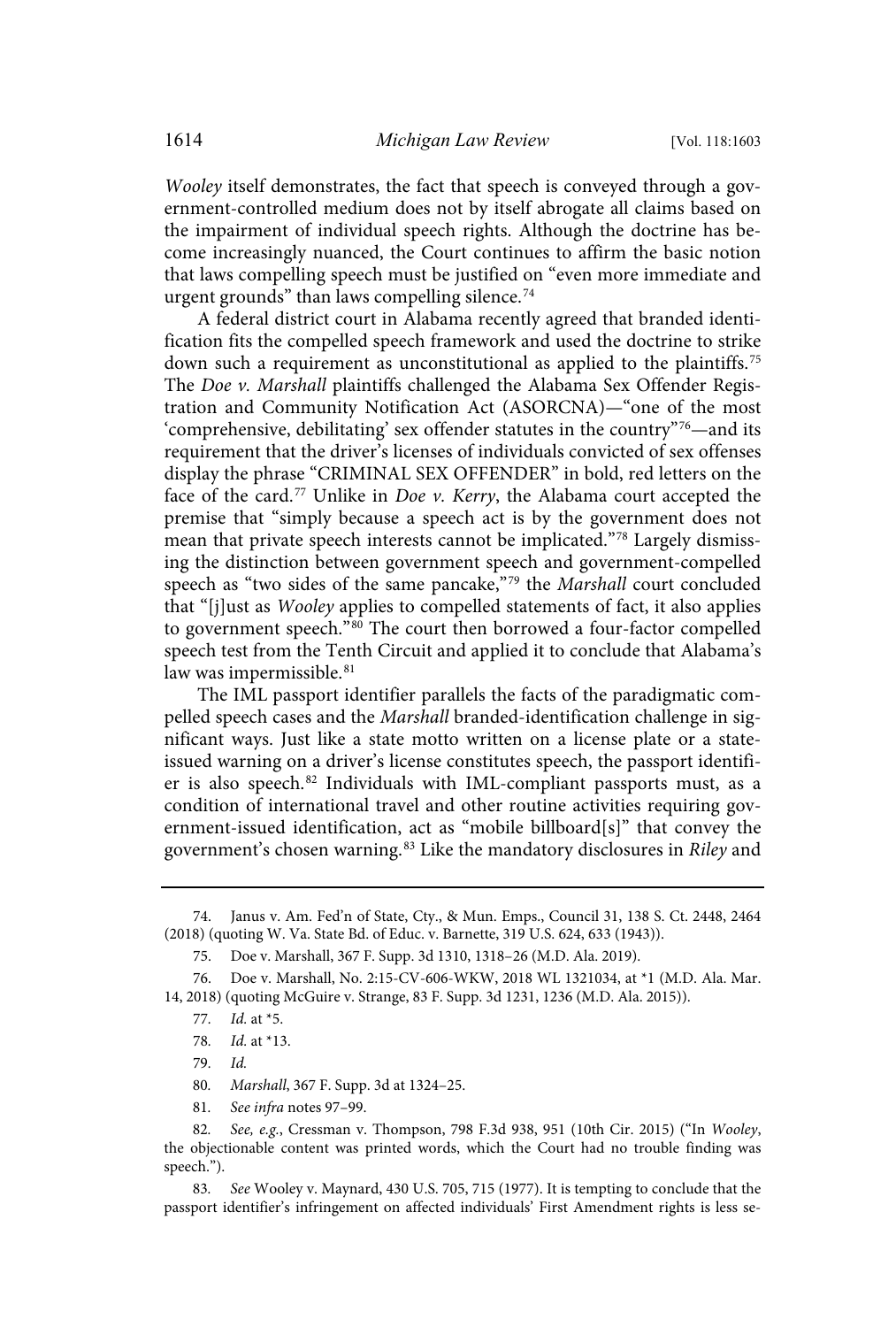Marshall, the passport identifier conveys a factual message that the government has adjudged relevant to a particular audience. But, as in those cases, the factual nature of the speech at issue alone does not preclude it from First Amendment protection.

Further, the speech inherent to the passport identifier is consequential in a way that the speech in cases like Wooley and Riley was not, strengthening the claim for First Amendment protection. The speech in those cases certainly impacted the speakers' ability to choose a message that aligned with their personal beliefs. But disclosing the fact of a prior conviction for a sex offense against a minor creates a more immediate type of harm: not only the intense stigma associated with such offenses but also the risk of denial of entry into a foreign country and perhaps physical assault and injury. The factual disclosure at issue here can prompt retaliation and social ostracization.<sup>84</sup>

The lack of consensus among federal district courts as to how to treat branded-identification provisions like the IML's passport identifier creates an important choice for courts hearing future challenges. Although both frameworks appear justifiable, the passport identifier cannot simultaneously be government speech and compelled speech—the application of these respective frameworks leads to diametrically opposed conclusions.

## III. THE ANALYTICAL SHORTCOMINGS IN COURTS' CONCLUSIONS SO FAR

The two district courts that have analyzed branded-identification challenges reached incompatible outcomes: the Kerry court concluded that the IML passport identifier is permissible government speech while the Marshall court found that driver's licenses, branded with functionally the same message, constitute impermissible compelled speech. This Part argues that the Supreme Court's case law directs lower courts to analyze brandedidentification provisions as compelled speech. Section III.A argues that Supreme Court case law should be read to narrow the government speech doctrine's scope, preventing its application in the branded-identification context. Section III.B then argues that Marshall's four-factor test is an unpersuasive tool for identifying compelled speech.

#### A. Clarifying the Boundaries of the Government Speech Doctrine

The Kerry opinion exemplifies how the government speech doctrine poses an obstacle for plaintiffs challenging statutes like the IML. This Section

vere than, say, that posed by compelled speech on a drivers' license or license plate, which are both more public and more frequently used. But infrequent constitutional violations are still problematic, and passports are necessary for international travel. Though a luxury for many, the Court has recognized the freedom of international travel as "basic in our scheme of values" and an "important aspect of the citizen's 'liberty.'" Califano v. Aznavorian, 439 U.S. 170, 175-76 (1978) (quoting Kent v. Dulles, 357 U.S. 116, 126–27 (1958)).

<sup>84</sup>. Cf. McIntyre v. Ohio Elections Comm'n, 514 U.S. 334, 341–43 (1995) (discussing how fear of social ostracism is a consideration the Supreme Court has offered in favor of protecting various forms of anonymous speech).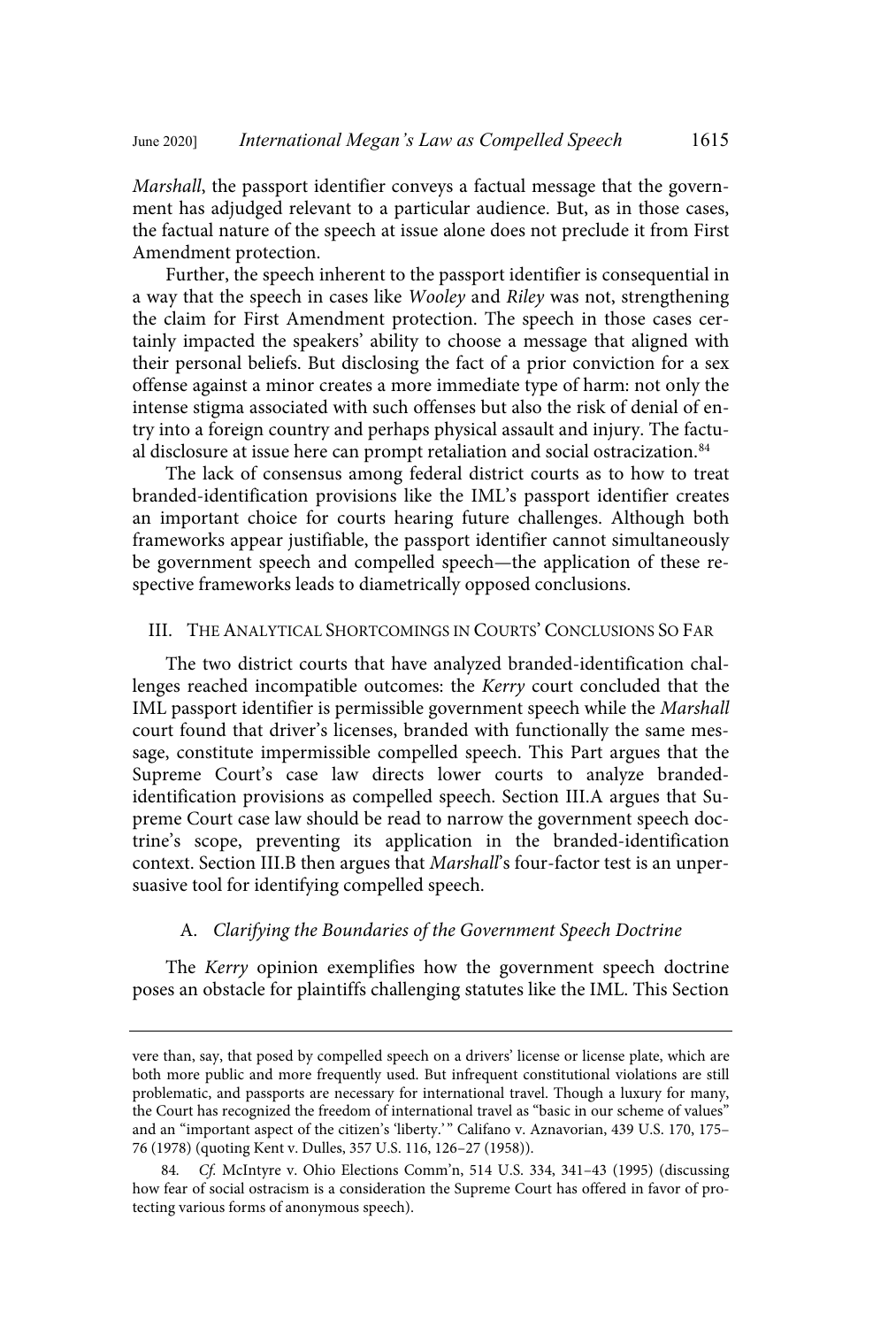argues, however, that the Kerry court's analysis ignored a salient Courtimposed limit on the government speech doctrine.

An individual who disagrees with particular instances of government speech will typically have no recourse outside of the regular democratic process. <sup>85</sup> In a limited set of circumstances, however, where the government disregards a statutory or constitutional limitation on its ability to speak,  $86$  the government's speech is vulnerable to a legal challenge. This may be a relatively narrow limitation on the scope of the government speech doctrine. But for IML purposes, it is an important one: the Court has indicated that "the Free Speech Clause itself may constrain the government's speech if, for example, the government seeks to compel private persons to convey the government's speech."<sup>87</sup>

This language offers lower courts guidance on how to approach speechcompelling provisions that sit at the intersection of the two doctrines. Sons of Confederate Veterans suggests that if the government compels private persons to convey its chosen speech, the government forfeits the deference it is normally afforded under the government speech doctrine. That is precisely how the IML passport identifier provision functions. Although the government has near-exclusive control over the passport identifier's message, from the time of issuance through the presentation at a port of entry, the legally relevant speaker for purposes of constitutional analysis is the passport bearer. And because the passport bearer is forced to speak rather than remain silent, the individual's First Amendment rights are implicated.

1. Limiting the Scope of Government Speech: An Easier Case

Consider the following illustration of the principle that control over a speaker's message does not equate to ownership of the speech act itself—a critical distinction for IML plaintiffs seeking to establish ownership of the speech created by the IML passport identifier. Suppose the executive branch affixes the passport identifier to a t-shirt instead of a passport. The government designs the t-shirt's wording and the color and font of the text—every last detail. After receiving the necessary approvals, the t-shirts are sent out, reading, "The wearer of this t-shirt was convicted of a sex offense against a minor" in big letters.

Nothing up to this point offends the First Amendment. The government's decision to speak in this way with this message falls squarely within the government's discretion to "explain, persuade, . . . [and] inspire" support

<sup>85</sup>. See, e.g., Walker v. Tex. Div., Sons of Confederate Veterans, Inc., 135 S. Ct. 2239, 2245–46 (2015) ("[I]t is the democratic electoral process that first and foremost provides a check on government speech. . . . [M]embers of the public . . . influence the choices of a government that, through words and deeds, will reflect its electoral mandate.").

<sup>86</sup>. See, e.g., id. at 2246 ("Constitutional and statutory provisions outside of the Free Speech Clause may limit government speech."); Pleasant Grove City v. Summum, 555 U.S. 460, 468 (2009) ("For example, government speech must comport with the Establishment Clause.").

<sup>87</sup>. Sons of Confederate Veterans, 135 S. Ct. at 2246.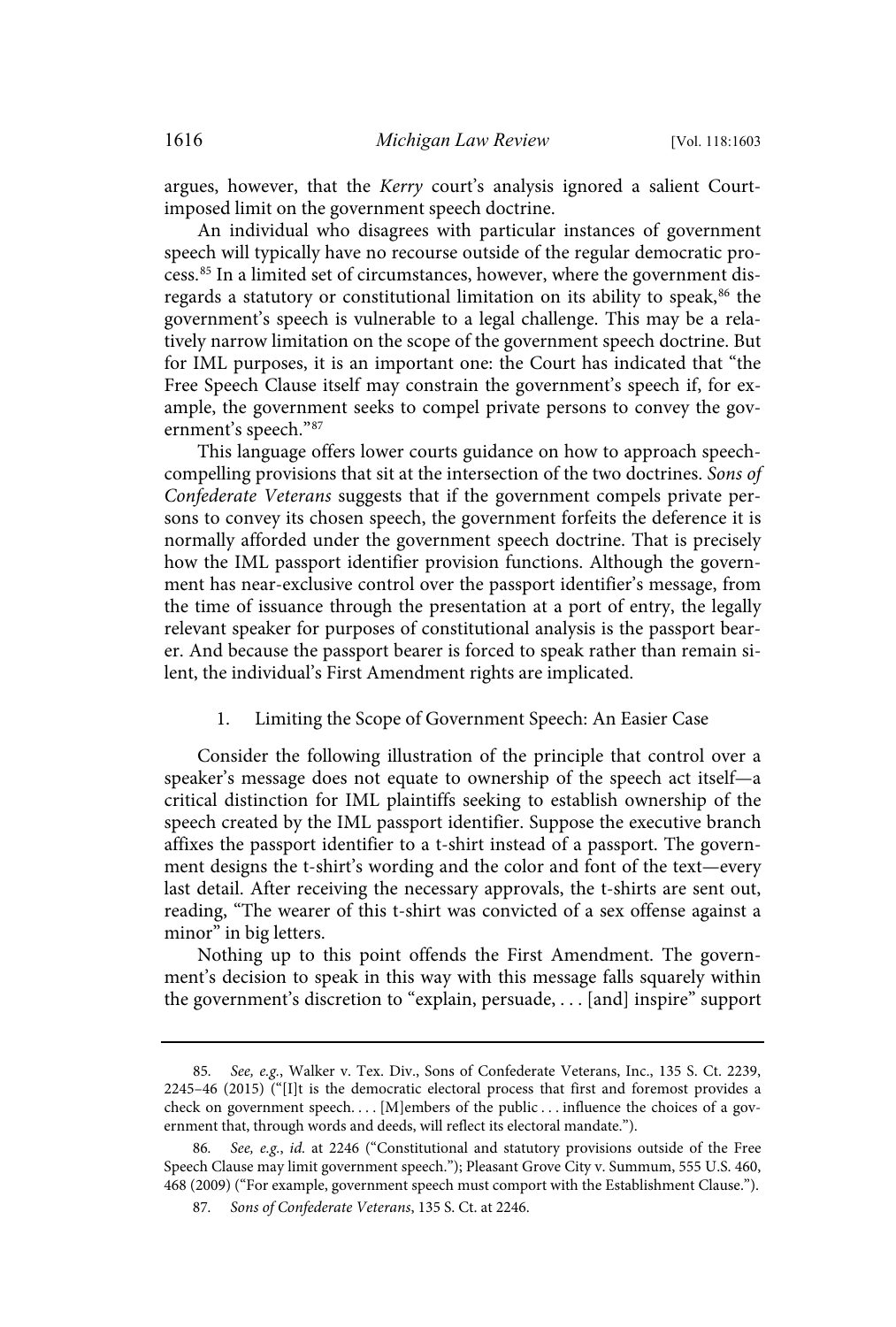for its policies.<sup>88</sup> Some might disagree with the message and be unhappy with the government's decision, but the Court's decisions in Rust and Sons of Confederate Veterans would foreclose a First Amendment challenge.<sup>89</sup>

But the government's initial ownership of the message does not mean that every speech act involving the t-shirt will be attributable to the government. T-shirts are "a significant medium of communicating political ideas and political protest" and a physical manifestation of a person's identification "with an entity or a cause,"<sup>90</sup> and so can convey a constitutionally protected "core First Amendment message[]." <sup>91</sup> An individual who voluntarily wears the t-shirt speaks in her own right—perhaps communicating what the government intended, but perhaps communicating an alternative message of satire, protest, or disagreement. In either case, the government does not own the new speech.

Crucially, the speaker's identity changes from government to individual even if the government compels the recipients to wear the t-shirts publicly to convey the government's message broadly. The government can claim responsibility for the literal message on the t-shirt but, just as when an individual wears the shirt voluntarily, the new speech created through public display is attributable to the wearer, not to the government.<sup>92</sup> Whether coerced or voluntary, the public speech act belongs to and would not exist without the individual—and the wearer's ability to speak, or not, is implicated.

## 2. The More Difficult Cases

Cases become increasingly difficult when the government is more closely associated with the medium of speech than with, say, a t-shirt. Even then, government and private speech can be distinguished. A passport is just one

<sup>88.</sup> Nathan Murphy, Context, Not Content: Medium-Based Press Clause Restrictions on Government Speech in the Internet Age, 7 U. DENV. SPORTS & ENT. L.J. 26, 32 (2009).

As the Court has noted, "[t]he mere fact that objectors believe their money is not being well spent 'does not mean [that] they have a First Amendment complaint.' " Glickman v. Wileman Bros. & Elliott, Inc., 521 U.S. 457, 472 (1997) (quoting Ellis v. Bhd. of Ry., Airline & S.S. Clerks, 466 U.S. 435, 456 (1984)).

<sup>90.</sup> Ayres v. City of Chicago, 966 F. Supp. 701, 715 (N.D. Ill. 1997). The court in this case went so far as to say that, in a sense, "message bearing T-shirts serve the same purpose as the pamphlet did when this country was merely a British colony." Id. at 716 (quoting Friends of the Viet. Veterans Mem'l v. Kennedy, 899 F. Supp. 680, 684 (D.D.C. 1995)).

<sup>91.</sup> Gaudiya Vaishnava Soc'y v. City & County of San Francisco, 952 F.2d 1059, 1063 (9th Cir. 1990). The t-shirt message here would likely fall under the "core First Amendment" umbrella that encompasses political, religious, and philosophical messages. T-shirts and other merchandise with messages affixed with "informative and perhaps persuasive speech seeking support for particular causes or for particular views on economic, political, or social issues" are afforded the full protection of the First Amendment. Id. at 1064 (quoting Vill. of Schaumburg v. Citizens for a Better Env't, 444 U.S. 620, 633 (1980)).

<sup>92.</sup> Masonry Bldg. Owners of Or. v. Wheeler, 394 F. Supp. 3d 1279, 1295 (D. Or. 2019) ("Although the Ordinance is a government-mandated script . . . the government itself is not the speaker.").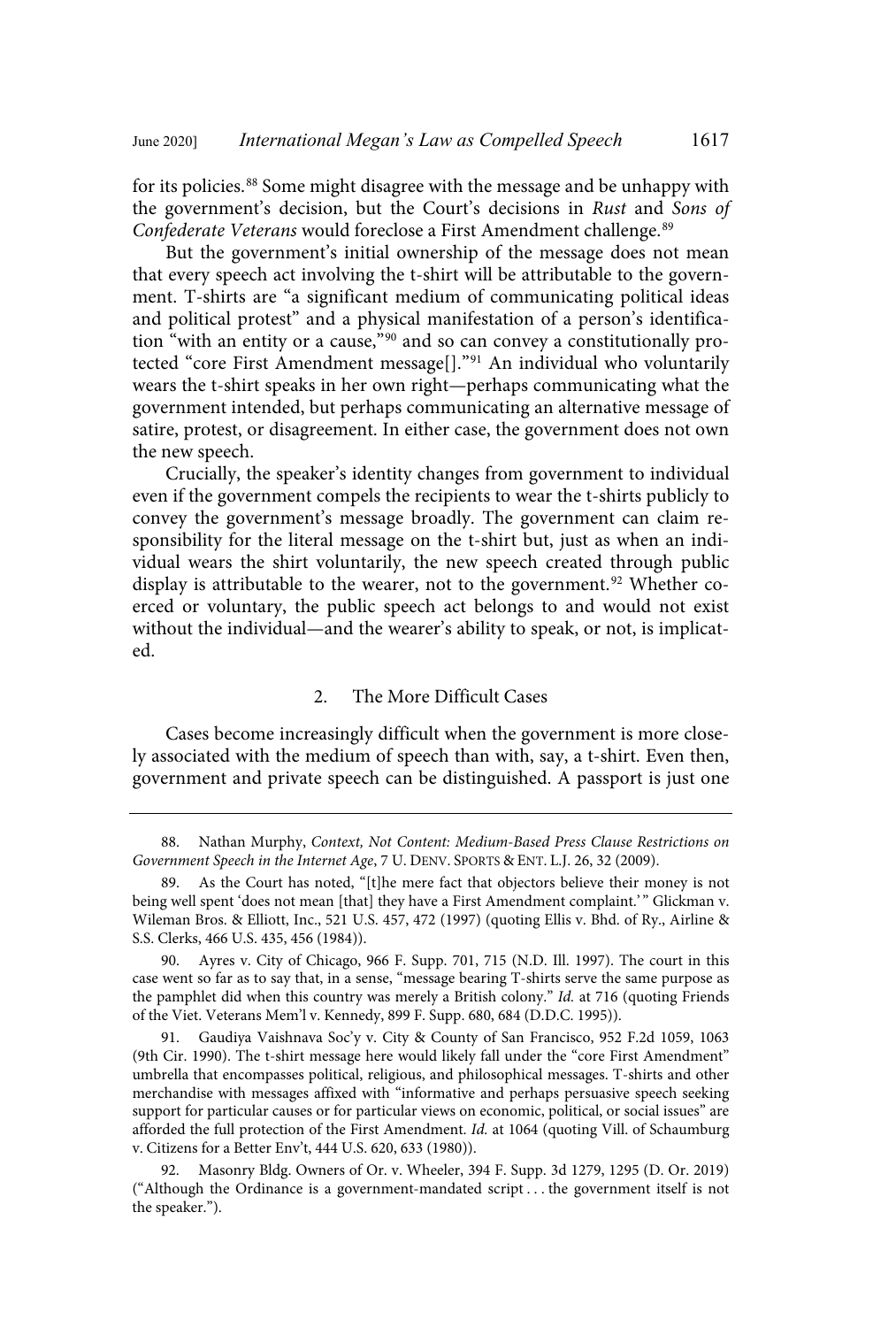example—the same issue has already arisen in the context of a public-school uniform.<sup>93</sup> And it is easy to imagine similar challenges that could be brought by government employees, members of the military, individuals subject to certain probation requirements, <sup>94</sup> and more. But in all of these contexts, the limits on the government speech doctrine's scope will lead courts to arrive at the same conclusion as the easier example: that, once the government employs an individual to convey a message on its behalf, it forfeits its protections because it is no longer performing the legally salient speech act. The IML passport identifier and other government-mandated speech might still survive strict scrutiny if there is a compelling government interest and the measure is narrowly tailored. But it is critically important to recognize that a private individual's speech rights are implicated by such measures, even if they pass constitutional muster.

A properly limited government speech doctrine animated the outcomes in Wooley and Sons of Confederate Veterans. The Court concluded that private individuals "cannot force Texas to include a Confederate battle flag on its specialty license plates," but, in turn, "Texas cannot require [the Sons of Confederate Veterans] to convey 'the State's ideological message'" on a license plate or any other government-issued medium.<sup>95</sup> A government can make non-viewpoint-neutral decisions in selecting among proposed designs to ensure that its license plate conveys only messages that the government wants to promote. But it cannot use government-issued media to compel private ideological or factual speech, and the public display of a governmentendorsed message is, despite the government's involvement, an act of private speech.

The limitation functions similarly in the IML context. The Free Speech Clause does not restrict the government's decision to directly warn foreign allies about international travel by individuals convicted of these offenses. Nor could an individual challenge the substantive message the government has chosen—an assessment of an individual's intent to commit a sex offense abroad, for example—or force the government to adopt a different message. Those decisions fall squarely within the government speech doctrine's pro-

95. Walker v. Tex. Div., Sons of Confederate Veterans, Inc., 135 S. Ct. 2239, 2253 (2015) (quoting Wooley v. Maynard, 430 U.S. 705, 715 (1977)).

<sup>93.</sup> Frudden v. Pilling, 742 F.3d 1199, 1204 (9th Cir. 2014) (recognizing, based on the compelled speech doctrine, that public school students' First Amendment rights were implicated by the inclusion of the motto "Tomorrow's Leaders" on a mandatory school uniform).

<sup>94.</sup> Judges have effectuated the same type of factual disclosure mandated by the IML passport identifier by requiring individuals with sex offense convictions to disclose those convictions through signs posted around their residences. See, e.g., State v. Schad, 206 P.3d 22 (Kan. Ct. App. 2009) (requiring signs on house and car); State v. Jordan, 716 So. 2d 36 (La. Ct. App. 1998) (requiring sign in yard); State v. Burdin, 924 S.W.2d 82 (Tenn. 1996) (requiring sign reading, "Warning, all children. [Defendant] is an admitted and convicted child molester. Parents beware," to be placed in front yard while defendant was on house arrest). Courts considering these probation conditions have typically struck them down under state sentencing statutes without reaching any constitutional challenges. See Schad, 206 P.3d at 35; Jordan, 716 So. 2d at 41; Burdin, 924 S.W.2d at 87.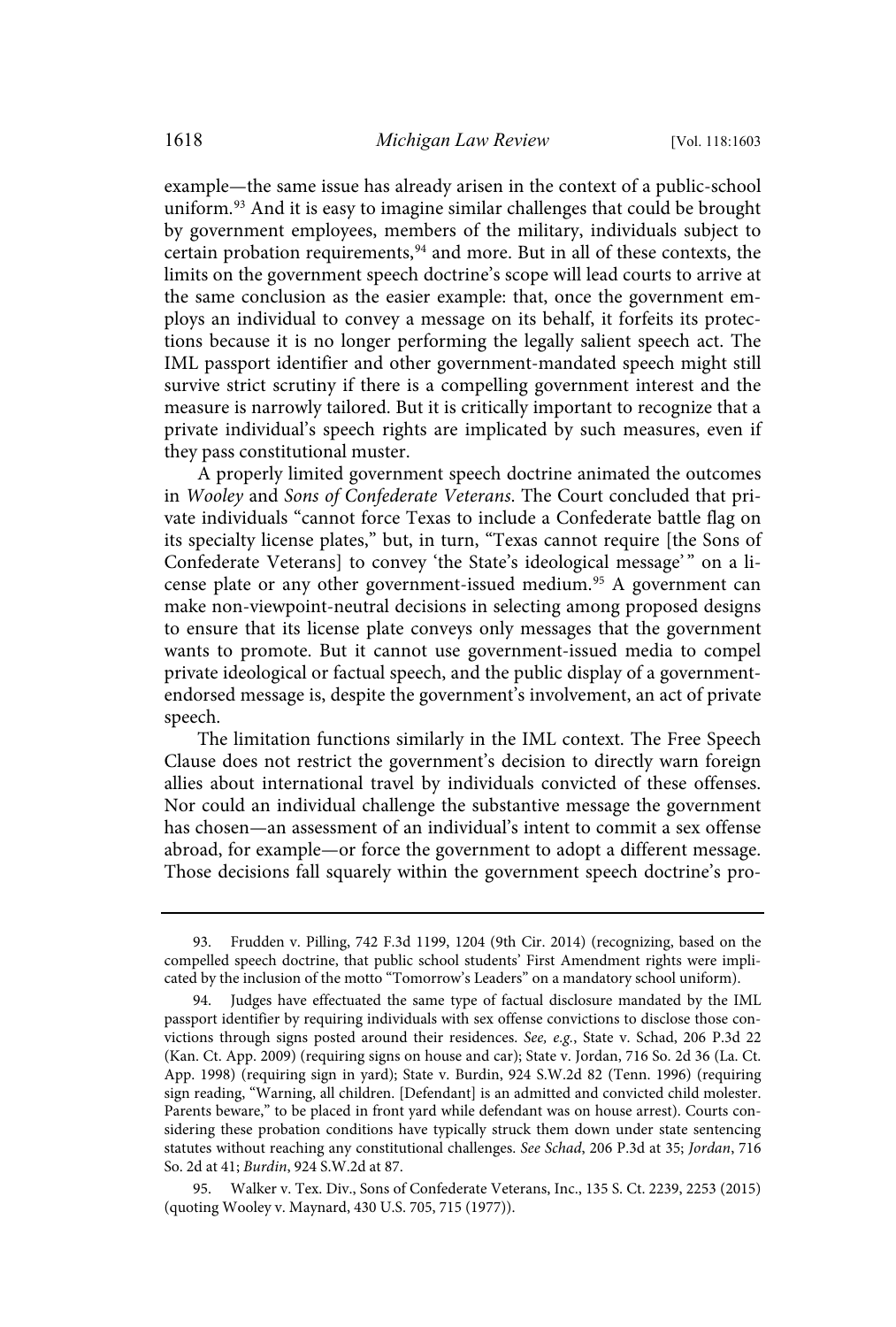tection. But in the same way that displaying a license plate is a private speech act, so too is an individual's presentment of their passport at a port of entry. The passport holder might convey the government's chosen message, but that conveyance is made possible only by the individual's decision to speak at all. As a result, the passport holder's First Amendment rights are implicated—the government speech doctrine is simply not an applicable defense.

## B. The Marshall Court's Inadequate Four-Factor Test for Identifying Compelled Speech

A successful IML challenge must additionally persuade a court that the passport identifier is compelled speech. The Marshall court's opinion presents one avenue for doing so, through its adoption of a four-factor test for identifying compelled speech. <sup>96</sup> This Section examines that four-factor test and concludes it should be abandoned, despite its use securing a favorable outcome for IML plaintiffs.

At least two federal courts utilize a multi-factor test to determine whether the compelled speech doctrine should bar government action. The framework originated in a 2015 Tenth Circuit case, C*ressman v. Thompson*,<sup>97</sup> and four years later the federal district court of Alabama explicitly applied the Cressman factors to strike down portions of that state's sex offender statute.<sup>98</sup> The test analyzes whether a mandatory disclosure (1) is speech, (2) to which a plaintiff objects, (3) that is compelled, and (4) that is readily associated with the plaintiff.<sup>99</sup>

From the outset, a four-factor compelled speech test where two of the elements are compelled speech is hard to take seriously. Once a challenged provision clears this bare definitional threshold, the Tenth Circuit's test relies on the two other factors—whether the disclosure is readily associated with the plaintiff, and whether the plaintiff objects to the speech at issue—to discern meritorious claims.<sup>100</sup> The Marshall opinion demonstrates this test's shortcomings. The test fails to illustrate the serious constitutional harm that results when individuals are required to speak in the manner that brandedidentification provisions demand. Even worse, this test invites unengaging analysis, risks skeptical courts using the latter two factors to shut out factual compelled speech claims, and is at odds with Supreme Court case law. Moving forward, courts should not apply it.

<sup>96.</sup> Doe v. Marshall, 367 F. Supp. 3d 1310, 1324 (M.D. Ala. 2019).

<sup>97.</sup> 798 F.3d 938 (10th Cir. 2015).

<sup>98</sup>. Marshall, 367 F. Supp. 3d at 1326.

<sup>99</sup>. Id. In October 2019, a federal district court in Georgia adopted a version of the "readily associated" factor to analyze a similar compelled speech claim, distinguishing between government speech and compelled speech "based on the facts of the case, the government speech appeared to be endorsed by, adopted by, or, again, depending on the facts, whether the speech is sufficiently associated with a plaintiff." Reed v. Long, 420 F. Supp. 3d 1365, 1376 (M.D. Ga. 2019).

<sup>100</sup>. See Cressman, 798 F.3d at 948–49.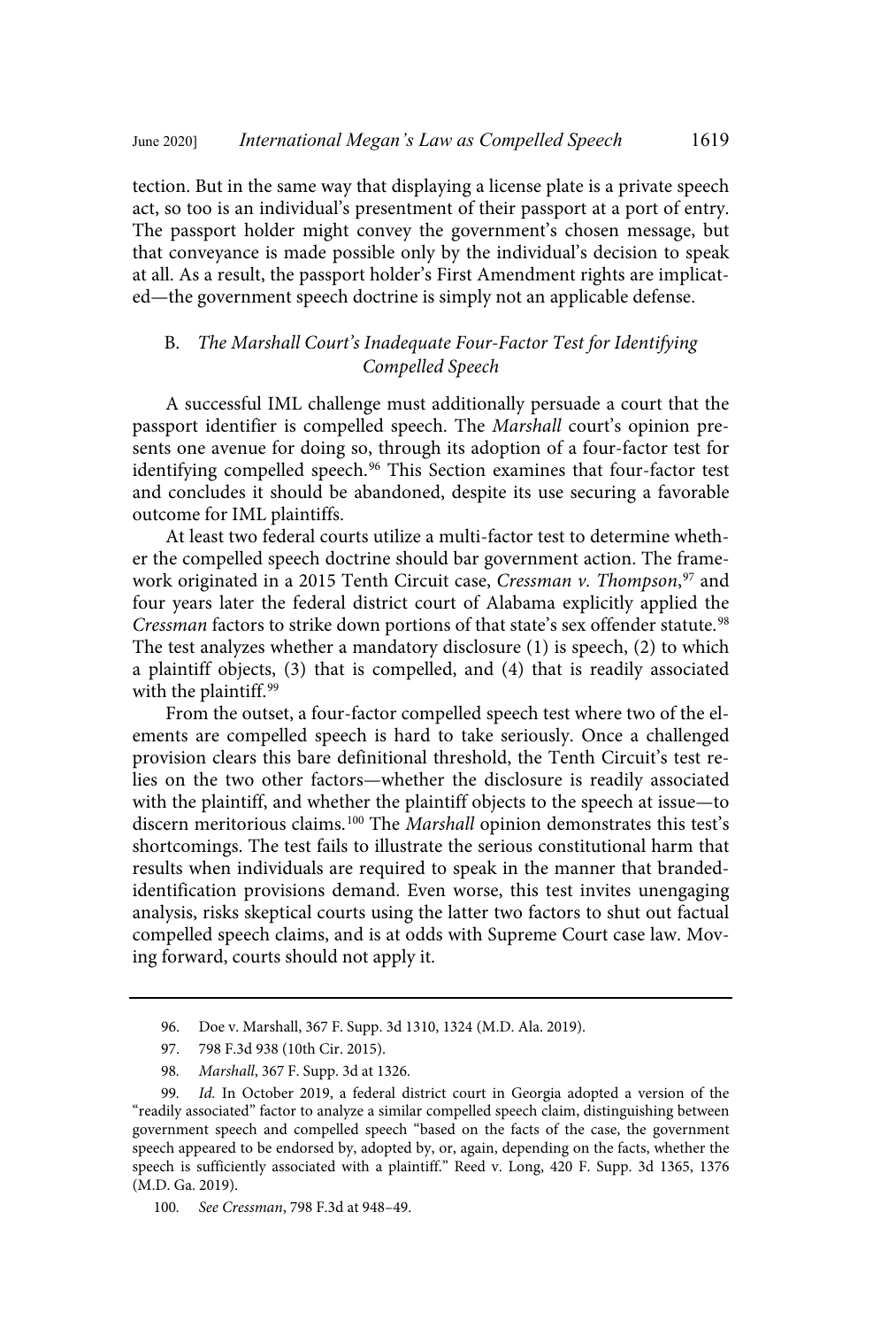The Marshall court's perfunctory analysis under these two factors made its reasoning and conclusion uncompelling. The court concluded that the branded license's disclosure was sufficiently associated with license carriers because "[t]he words 'CRIMINAL SEX OFFENDER' are about Plaintiffs," the licenses are "chock-full of Plaintiffs' personal information," and "[w]hen people see the brand on Plaintiffs' IDs" they direct their "dirty looks" at them, not at the state.<sup>101</sup> Similarly, because "even a minor disagreement with a message is enough for constitutional purposes,"<sup>102</sup> the court deemed the final Cressman factor satisfied because "[p]laintiffs do not agree that they are 'criminal sex offenders,'" and felt humiliated when they presented ASORCNA-compliant licenses.<sup>103</sup>

The court's observations as to both factors are undoubtedly true. But noting that the contested speech here is *about* plaintiffs does not explain why the speech is properly attributable to or associated with them as speakers in a way that jeopardizes a protected speech interest. And because even speech that is properly attributed to a speaker might not receive First Amendment protection, <sup>104</sup> the fourth factor functions only to filter out the weakest possible claims. Moreover, the court's analysis does not explain the constitutional significance of identifying a "minor disagreement" with a factually accurate message. The court seems to conflate two distinct issues: objections to the content of speech and objections to being forced to speak at all. At least one Marshall plaintiff "'vehemently denies' that he is a criminal sex offender,"<sup>105</sup> but others—in that case and in future challenges—may acknowledge that a piece of factual speech is accurate but still wish to challenge the governmentmandated disclosure of that fact. The four-factor test offers no relief to these plaintiffs.

Rigorously applying these factors would not make the Cressman test more useful. In fact, it might heighten the risk that the "objects to" factor is applied in a way that undermines factual compelled speech claims. For example, a skeptical court might credit a plaintiff's objection only if the challenged disclosure is factually incorrect. Doing so would increase the test's filtering function but would be unduly restrictive—as noted, an individual's objection can validly lie in the fact of compulsion itself, not only with the compelled message's content.<sup>106</sup> Or a court could, in the spirit of Barnette or Wooley, require that plaintiffs specify a political, religious, or ideological objection to the factual disclosure. <sup>107</sup> But requiring that type of objection to facially neutral language would mean a plaintiff must identify and lodge a

<sup>101</sup>. Marshall, 367 F. Supp. 3d at 1326.

<sup>102</sup>. Id. at 1325 (citing United States v. United Foods, Inc., 533 U.S. 405, 411 (2001)).

<sup>103</sup>. Id.

<sup>104</sup>. See supra Section I.A.

<sup>105.</sup> 367 F. Supp. 3d at 1325.

<sup>106</sup>. See, e.g., Riley v. Nat'l Fed'n of the Blind of N.C., Inc., 487 U.S. 781 (1988).

<sup>107</sup>. See supra Part I.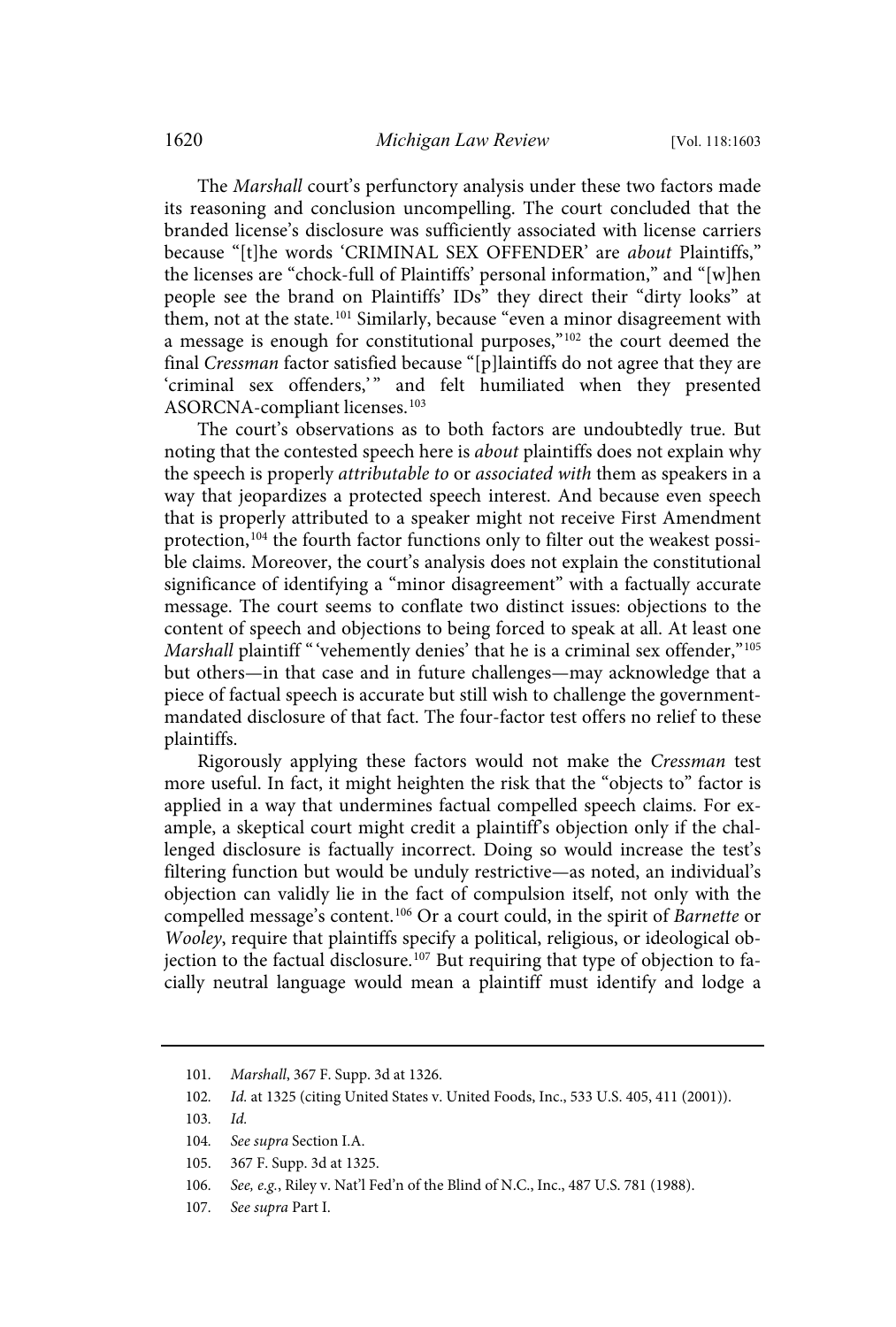persuasive objection to the legislature's intended subtextual message. <sup>108</sup> This heightened requirement would raise the already high barriers that factual compelled speech plaintiffs face.

Finally, the Cressman test's "objects to" factor is incompatible with Supreme Court compelled speech case law. Opposition to the mandated message might be a common feature of compelled speech claims, but it is not a necessary one.<sup>109</sup> The Supreme Court's approach is predicated on the notion that "[m]andating speech that a speaker would not otherwise make necessarily alters the content of the speech."<sup>110</sup> In *Riley*, for instance, the Court's analysis turned on whether "a law compelling [factual information's] disclosure would clearly and substantially burden the protected speech,"<sup>111</sup> not on whether the speaker disputed the truth of what she was being forced to say. The mandated disclosure might even have a desirable impact such as encouraging a political donation<sup>112</sup>—in which case, the compelled speaker would presumably approve of the message. Still, such a law might be subject to "exacting First Amendment scrutiny." <sup>113</sup> The Court's precedents do not suggest that a speaker who agrees with a compelled message is precluded from making a compelled speech claim.

### IV. BUILDING A MORE PERSUASIVE COMPELLED SPEECH CHALLENGE

Finally, this Part outlines a more persuasive compelled speech challenge to the IML passport identifier. Section IV.A discusses various speaker interests implicated by the IML that should afford affected individuals First Amendment protection. Section IV.B argues that, appropriately analyzed as compelled speech, the IML passport identifier would likely fail strict scrutiny.

113. Id.

<sup>108.</sup> Identifying a political or religious objection to the factual information disclosed through a facially neutral branded-identification provision would likely be more difficult than in Barnette and Wooley, which both involved comparatively ideological, symbolic speech. See supra Part I. Legislators may use branded-identification provisions to send a message that people convicted of the targeted offenses are morally bad, are unusually dangerous, or are worthy of condemnation; requiring an individual to identify the correct message and then to object to it on political, religious, or other similarly ideologically based grounds would be almost prohibitive for compelled speech claims.

<sup>109</sup>. See Cressman v. Thompson, 798 F.3d 938, 963–64 (10th Cir. 2015). One cited authority actually undermines the Tenth Circuit's proposition—the court's parenthetical explains that in Little Sisters of the Poor, it rejected a compelled speech challenge "because 'the regulations [did] not require an organization . . . to engage in speech it finds objectionable or would not otherwise express.'" Id. at 963 (emphasis added) (quoting Little Sisters of the Poor v. Burwell, 794 F.3d 1151, 1203 (10th Cir. 2015), vacated, Zubik v. Burwell, 136 S. Ct. 1557 (2016)).

<sup>110</sup>. Riley, 487 U.S. at 795.

<sup>111</sup>. Id. at 798.

<sup>112</sup>. Id.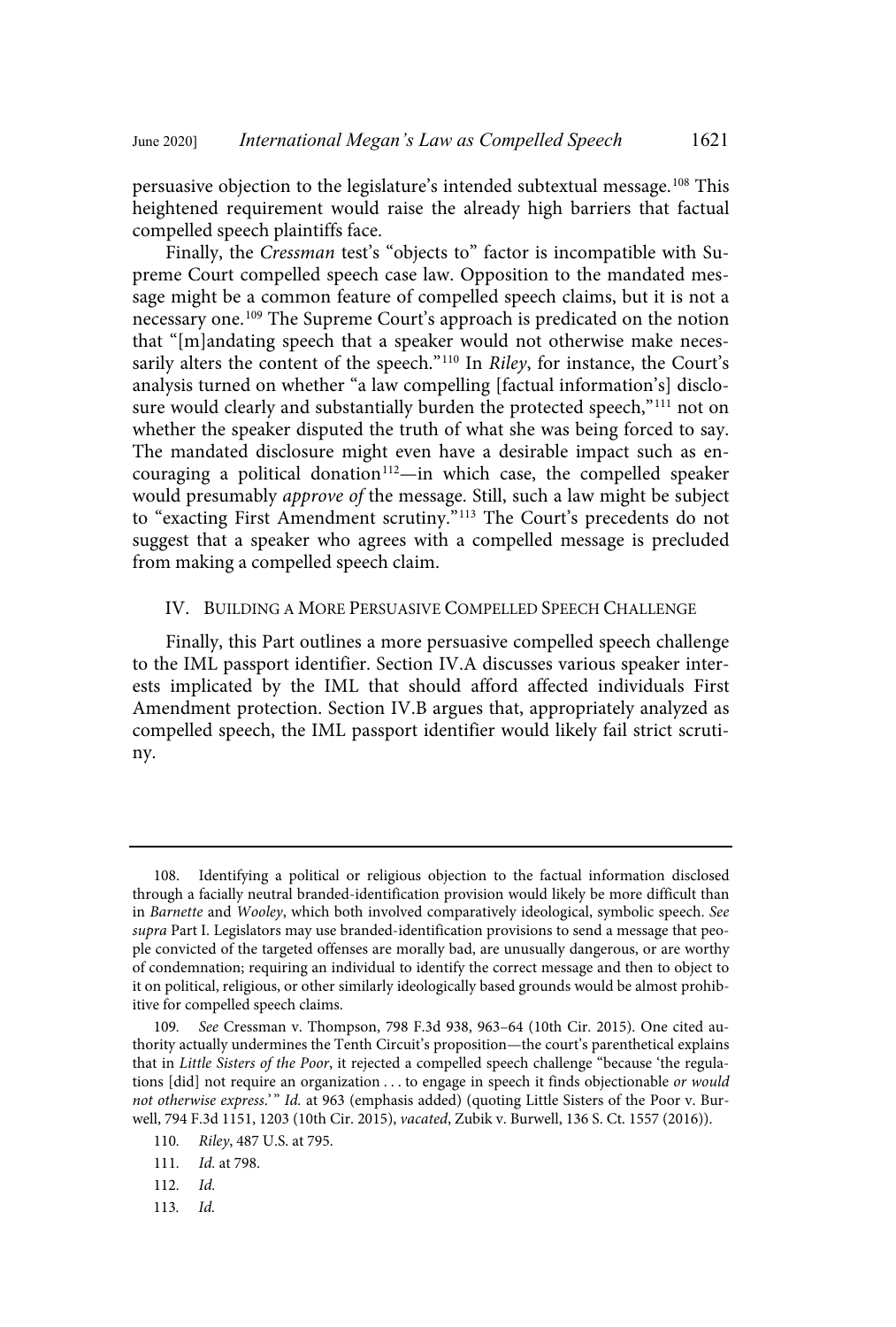#### 1622 *Michigan Law Review* [Vol. 118:1603

#### A. Identifying the Relevant Speaker Interests

Without the benefit of a neat four-factor test, the compelled speech inquiry will instead boil down to whether the factual disclosure mandated by the IML passport identifier is the type of compelled speech that the First Amendment cares about. And, as this Note's discussion of the compelled speech case law has demonstrated, identifying the right type of speech interest is not a straightforward task. Although the Court has identified compelled speech in a wide variety of circumstances, it has done a poor job exexplaining what the compelled speech doctrine is designed to protect against<sup>114</sup> and why individuals should be granted relief from some types of mandatory factual disclosures but not others. But despite the case law's lack of cohesiveness and, at times, its internal contradictions,<sup>115</sup> courts have gestured toward a range of speaker interests that, when implicated by mandatory speech provisions, result in the type of compelled speech that triggers constitutional protection. Instead of relying on an overly simplistic and counterproductive multifactor test, judges should determine whether the passport identifier implicates the types of important speaker interests (some previously recognized, and some novel) that are foundational to compelled speech claims.

At a minimum, the IML passport identifier "interfere[s] with a speaker's autonomy"—the speaker interest that Professor Eugene Volokh argues actually motivates the Court's paradigmatic "pure speech compulsion[]" cases like Wooley and Barnette.<sup>116</sup> The identifier undermines individuals' ability to tailor important messages regarding "statements of fact the speaker would rather avoid" in the same way that those same individuals are able to tailor

<sup>114.</sup> The earliest compelled speech cases like Barnette and Wooley focused on the impact that compelled speech had on the speaker's "freedom of mind." Wooley v. Maynard, 430 U.S. 705, 714 (1977) (quoting W. Va. State Bd. of Educ. v. Barnette, 319 U.S. 624, 637 (1943)); see also supra Part I. This concern continues to echo through compelled speech cases. See,  $e.g.,$ Burns v. Martuscello, 890 F.3d 77, 89 (2d Cir. 2018). But the justification feels hollow: few would argue that requiring drivers to display "Live Free or Die" on a license plate materially influences those drivers' beliefs. See Laurent Sacharoff, Listener Interests in Compelled Speech Cases, 44 CAL. W. L. REV. 329, 332 (2008). Compelled individuals must speak the government's chosen message but remain free to mentally protest against it. See, e.g., Wooley, 430 U.S. at 722 (Rehnquist, J., dissenting). A justification rooted in the listener's freedom of mind is not any stronger. Most people realize that the content of coerced speech is distorted and discount the speech accordingly. See Larry Alexander, Compelled Speech, 23 CONST. COMMENT. 147, 152-53 (2006). The Court has also offered the alternative, somewhat conclusory observation that government compulsion necessarily alters speech's content, triggering strict scrutiny. E.g., Riley, 487 U.S. at 782. But the Court does not explain its concern with content alteration in some scenarios but not in others. Compare Nat'l Inst. of Family & Life Advocates v. Becerra, 138 S. Ct. 2361, 2371 (2018), with Rumsfeld v. Forum for Acad. & Institutional Rights, Inc., 547 U.S. 47, 61–62 (2006).

<sup>115</sup>. See Volokh, supra note 33.

<sup>116</sup>. Id. at 368–70.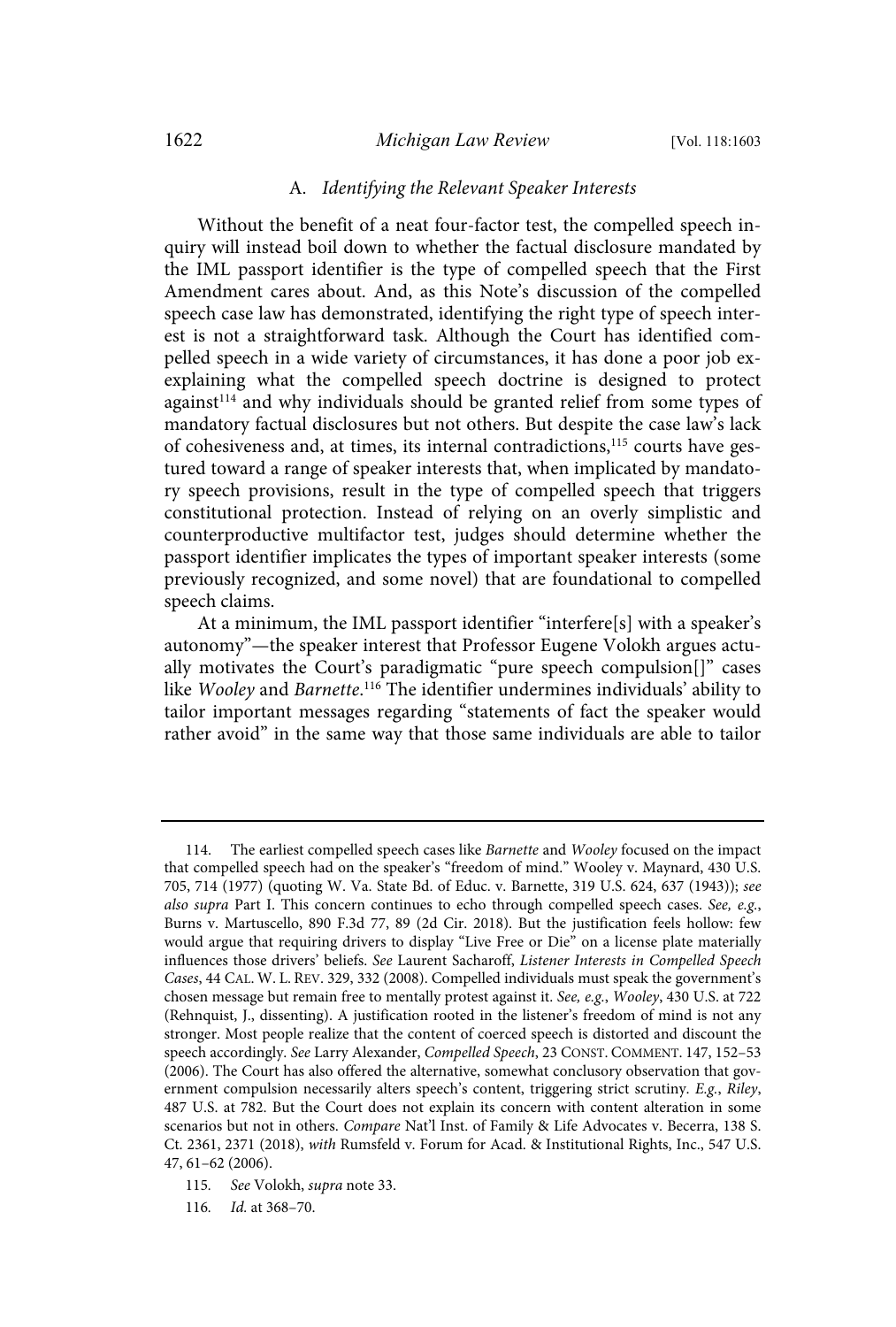their "expressions of value, opinion, or endorsement."<sup>117</sup> A speaker's decision to stay silent, like a speaker's decision to stay anonymous or tailor a message to an audience, "may be motivated by fear of economic or official retaliation, by concern about social ostracism, or merely by a desire to preserve as much of one's privacy as possible."<sup>118</sup> Because those decisions are animated by private and individualized considerations, that autonomy should be respected.

And the harm here is more serious than the inability to tweak or tailor a message that passport holders intended to deliver anyway—the IML passport identifier completely strips covered individuals of the particular autonomy of self-identification to third parties.<sup>119</sup> At least one federal court has recognized that robbing individuals of the discretion to decide how, when, and with whom to share a critically serious piece of personal information is a "unique affront to personal dignity."<sup>120</sup> Personal dignity is similarly threatened here. In the absence of a mandatory disclosure, passport bearers would likely guard information about their past criminal convictions in the same way they would guard their medical history, sexual history and orientation, gender identity, religious and political affiliation, disability status, income, and other factual but deeply personal (and not otherwise easily ascertainable) information from indiscriminate disclosure. With information available in public registries, third parties may have easier access to information about an individual's sex offense conviction than, in comparison, their medical history. But that does not defeat an individual's compelled speech claim—the relevant speaker interest is not only keeping sensitive information secret but also the ability to refuse to disclose that information to third parties at the government's direction, particularly through a document designed to be reviewed by others.

In the IML context, an individual's autonomy to self-identify is about more than personal dignity. Because the criminal conviction at issue is so stigmatizing, disclosure might carry the type of "extreme risk" associated

<sup>117.</sup> Hurley v. Irish-Am. Gay, Lesbian & Bisexual Grp. of Bos., Inc., 515 U.S. 557, 573 (1995).

<sup>118.</sup> McIntyre v. Ohio Elections Comm'n, 514 U.S. 334, 341–42 (1995).

<sup>119</sup>. See Complaint at 27, Rogers v. Va. State Registrar, No. 1:19-cv-1149 (E.D. Va. Oct. 11, 2019), ECF No. 1 ("Plaintiffs deem the requirement of racial labeling to be . . . an invasion of personal privacy compelling an unwanted public categorization of oneself . . . ."); Plaintiffs' Response to Defendant's Motion To Dismiss at 12–13, Love v. Johnson, 146 F. Supp. 3d 848 (E.D. Mich. 2015) (No. 15-cv-11834), ECF No. 26; Howard M. Wasserman, Compelled Expression and the Public Forum Doctrine, 77 TUL. L. REV. 163, 191–92 (2002) ("[S]uch compulsion interferes with an individual's ability to define the persona she presents to the world, depriving her of the opportunity to control . . . her public identity by choosing what to say or what not to say. The essence of the injury is the deprivation of the individual's freedom to decide how she will present herself to the world, by depriving her of the ability to control the messages she presents." (footnote omitted)).

<sup>120.</sup> Burns v. Martuscello, 890 F.3d 77, 85 (2d Cir. 2018) (holding that the First Amendment protects a prison inmate's refusal to disclose to guards illegal activity within the prison).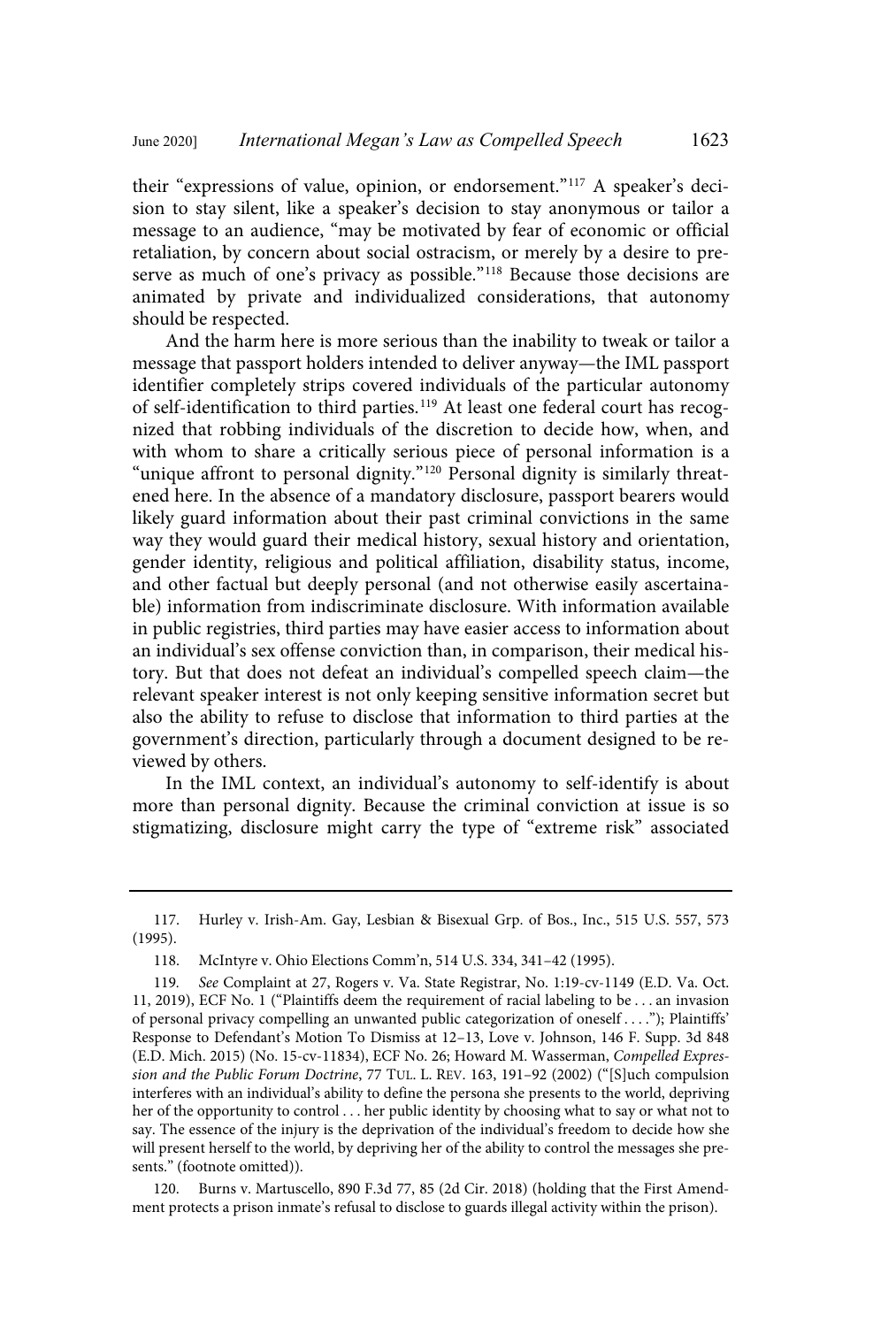with the disclosure of inculpatory information.<sup>121</sup> Several *Doe v. Kerry* plaintiffs alleged that disclosure would risk serious injury or death, not just denial at a foreign port of entry.<sup>122</sup> For example, one Kerry plaintiff alleged that the IML passport identifier jeopardized his ability to travel to Iran to receive his inheritance from his father, because Iran "believes in and practices the death penalty for sex offenders," leaving him at risk of being "killed upon entry into that country if the United States . . . adds a conspicuous unique identifier to his passport."<sup>123</sup> Although there may be situations where mandating disclosure of factual information directly to the government is necessary and justifiable,<sup>124</sup> the compelled speech doctrine presumptively protects an individual's discretion to self-identify to third parties.

Finally, courts should recognize new speaker interests that are similarly weighty to those identified in the compelled speech case law. Speakers have an interest in refusing to make factual disclosures that are motivated by the government's desire to publicly shame and to foster "disgust . . . [and] foment ostracism, banishment, and even violence."<sup>125</sup> The government has ample latitude to warn necessary parties of an individual's conviction.<sup>126</sup> Especially given the government's ability to convey its message through other channels, individual speakers should not be forced to subject themselves to public humiliation or stigmatization through their own speech acts.

The Court has previously upheld the constitutionality of community notification provisions, but recognized that "notice of a criminal conviction subjects the offender to public shame, the humiliation increasing in proportion to the extent of the publicity." <sup>127</sup> It seemed outlandish at that time that the government would actually implement a "scheme forcing an offender to appear in public with some visible badge of past criminality."<sup>128</sup> But the IML passport identifier does just that. Like Alabama's driver's license provision, the passport identifier requirement "appear[s] to serve no other purpose than to humiliate offenders who have already atoned for their crimes."<sup>129</sup>

125. Alexandra Stupple, Disgust, Dehumanization, and the Courts' Response to Sex Offender Legislation, 71 NAT'L LAW. GUILD REV. 130, 134 (2014).

<sup>121</sup>. Id. at 91.

<sup>122</sup>. See, e.g., First Amended and Verified Complaint for Injunctive and Declaratory Relief at 7–8, Doe v. Kerry, No. 16-cv-0654-PJH, 2016 WL 5339804 (N.D. Cal. Sept. 23, 2016), ECF No. 31.

<sup>123</sup>. Id.

<sup>124</sup>. See, e.g., United States v. Arnold, 740 F.3d 1032, 1034–35 (5th Cir. 2014) (upholding the registration requirements integral to the Sex Offender Registration and Notification Act); United States v. Sindel, 53 F.3d 874, 877–78 (8th Cir. 1995) (rejecting a challenge to courtordered completion of an IRS form for cash transactions in excess of \$10,000).

<sup>126.</sup> 34 U.S.C. § 21503 (2018).

<sup>127.</sup> Smith v. Doe, 538 U.S. 84, 98–99, 105–06 (2003).

<sup>128</sup>. Id. at 99.

<sup>129.</sup> Doe v. Strange, No. 2:15-CV-606-WKW, 2016 WL 1079153, at \*17 (M.D. Ala. Mar. 18, 2016) (order granting in part and denying in part motion to dismiss first amended complaint).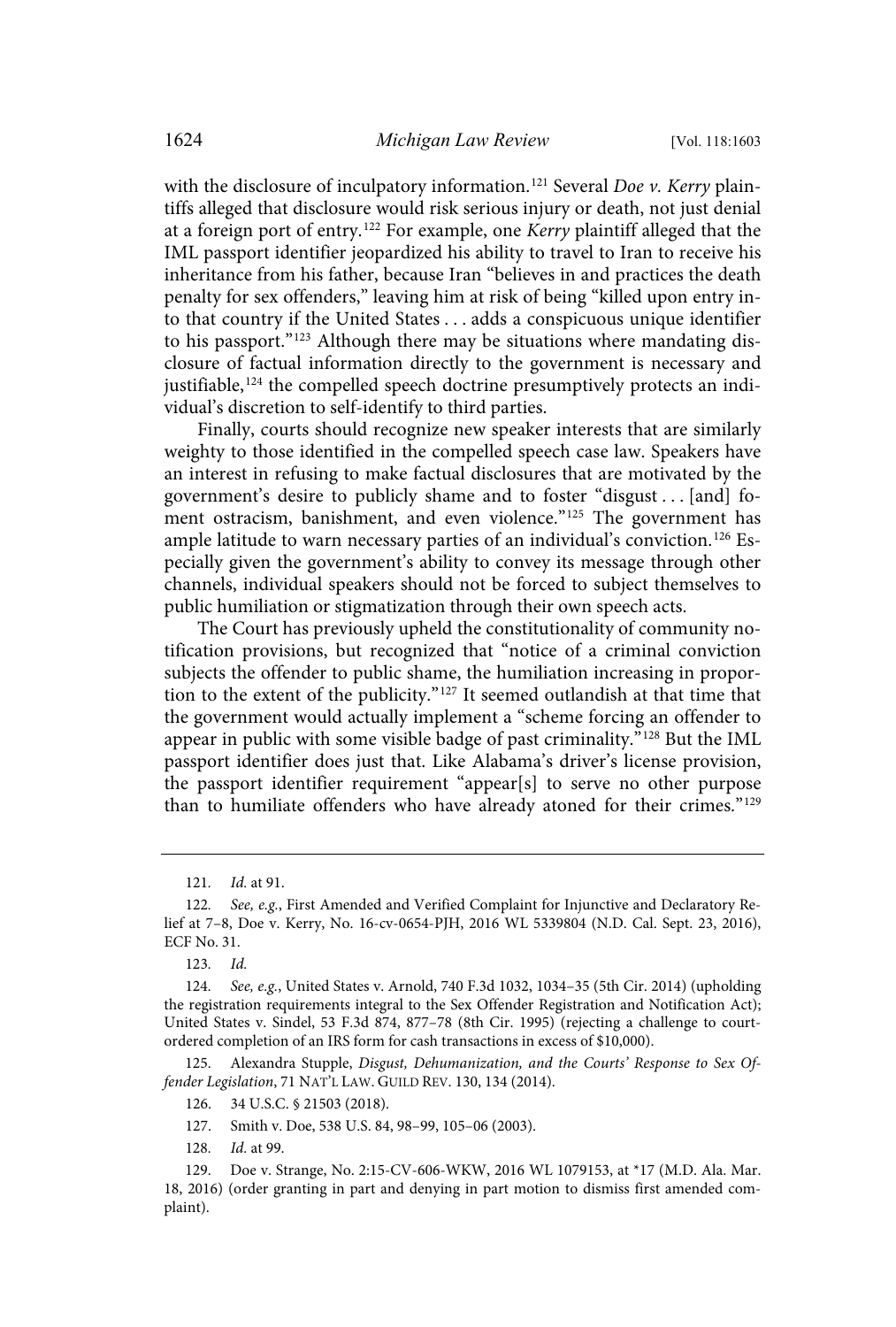The Court's prior assertions that the government does not consider "the publicity and the resulting stigma an integral part of the objective of the ... scheme,"<sup>130</sup> no longer ring true, and this seeming shift in governmental purpose should trigger First Amendment protection for individuals compelled to speak.

## B. Subjecting the Passport Identifier to Strict Scrutiny

Once a judge concludes that the passport identifier presents a fundamental threat to speaker autonomy and constitutes compelled speech, the provision should fail under strict scrutiny analysis. The IML's laudable goal is to "protect children and others from sexual abuse and exploitation, including sex trafficking and sex tourism." <sup>131</sup> And the passport identifier is designed to work as one piece of a broader statutory scheme to achieve it.<sup>132</sup>

But while a court could reasonably conclude that the animating government interest is sufficiently compelling,<sup>133</sup> the passport identifier provision is not narrowly tailored—either in the scope of individuals affected or in the government's method of conveying the selected message. The passport identifier provision applies to "covered sex offenders."<sup>134</sup> This label encompasses a diverse group of people with convictions for a wide range of offenses.<sup>135</sup> The sole unifying feature is that all covered individuals are required to register under their home jurisdiction's sex offender registration programs for an "offense against a minor."<sup>136</sup>

The passport identifier uses an individual's previous conviction for a sex offense against a minor, broadly defined, as a proxy for future risk to chil-

131. International Megan's Law to Prevent Child Exploitation and Other Sexual Crimes Through Advanced Notification of Traveling Sex Offenders, Pub. L. No. 114-119, 130 Stat. 15 (2016) (codified at 18 U.S.C. § 2250 and in scattered sections of 42 U.S.C.).

132. See 162 CONG. REC. H387, H390 (daily ed. Feb. 1, 2016) (statement of Rep. Smith); Press Release, Richard Shelby, U.S. Senator for Ala., Shelby Introduces International Megan's Law to Prevent Child Exploitation (July 27, 2015), https://www.shelby.senate.gov/public /index.cfm/2015/7/shelby-introduces-international-megan-s-law-to-prevent-child-exploita tion [https://perma.cc/5HUJ-HMRF].

133. Doe v. Marshall, 367 F. Supp. 3d 1310, 1326 (M.D. Ala. 2019).

134. International Megan's Law § 8.

135. Daniel Cull, Note, International Megan's Law and the Identifier Provision—An Efficacy Analysis, 17 WASH. U. GLOBAL STUD. L. REV. 181, 195-99 (2018); see generally Q&A: Raised on the Registry, HUM. RTS. WATCH (May 1, 2013), https://www.hrw.org/news /2013/05/01/qa-raised-registry# [https://perma.cc/MBT8-RBNM] (noting that public registration laws can apply to those "who have committed any of a wide range of sex offenses, from the very serious, like rape, to the relatively innocuous, such as public nudity").

136. 22 U.S.C. § 212b(c)(1) (2018); 34 U.S.C. § 21503(f) (2018). See also Cull, supra note 135, at 195.

<sup>130.</sup> Smith, 538 U.S. at 99. The Smith Court's conclusion that state registry schemes are not punitive rested, in part, on this basis. Id. at 97-99. See also MARTHA C. NUSSBAUM, HIDING FROM HUMANITY: DISGUST, SHAME, AND THE LAW 153, 175, 194−96 (2004) (describing "shame penalties" and proponents' belief that public branding "vividly and surely expresses society's disapproval of the offender").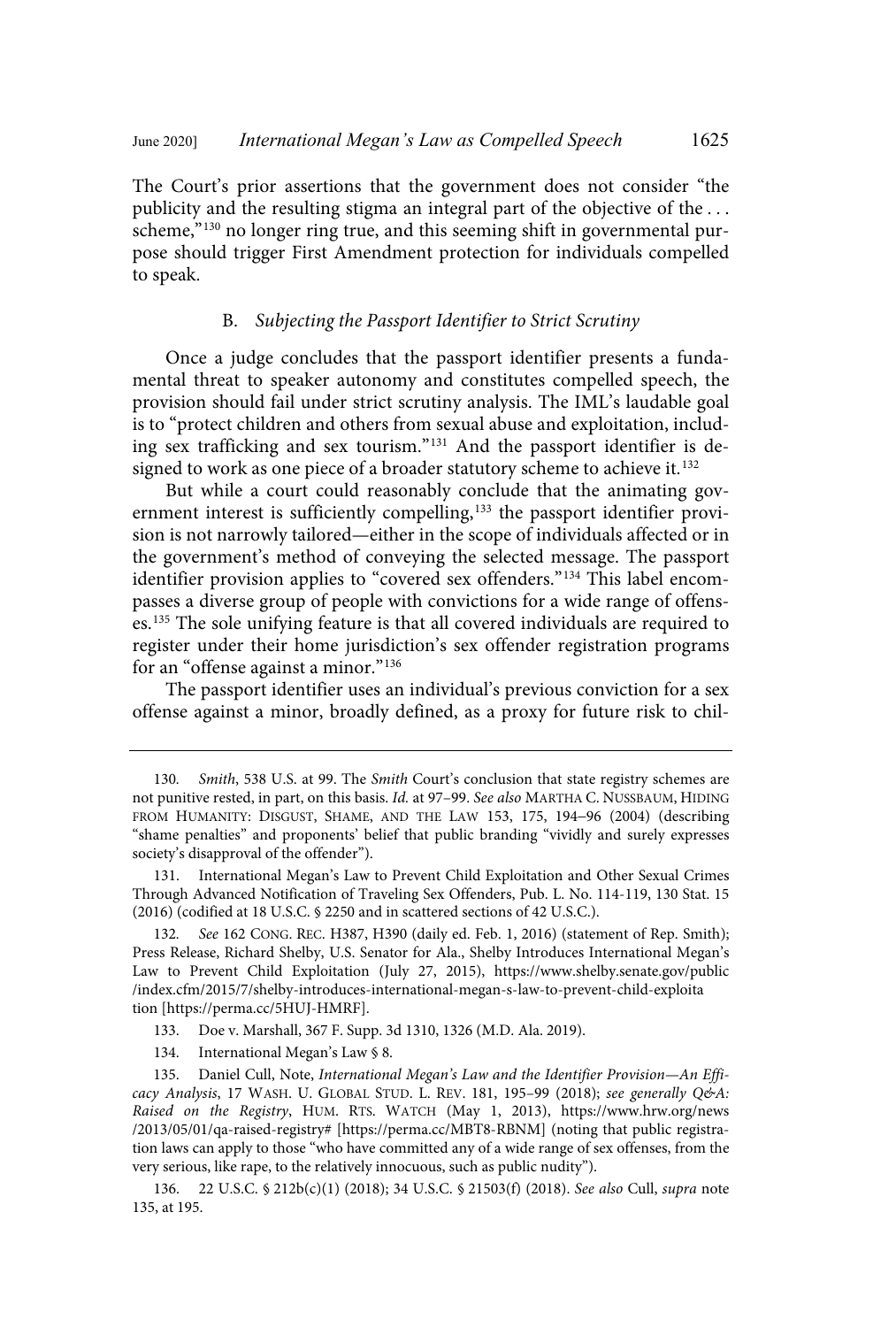dren overseas. But actual evidence supporting the predictive power of these types of prior convictions is limited. A recent global study on child sexual exploitation concluded that there is "no such thing as a 'typical' offender" there are "'situational' offenders, who travel with no intention of abusing a child" but nonetheless do so in environments where the sexual exploitation of children has been normalized and carries little risk of consequences. 137 And people convicted of sexual offenses have low rates of reoffending. In nearly 96 percent of sex offenses, the perpetrator is a first-time offender. 138 The passport identifier provision sweeps well beyond the subset of individuals who might pose an actual threat to children overseas.

Further, a plain text declaration of the individual's prior conviction is in no way a narrowly tailored method of conveying the government's chosen message. The law's supporters argue that the passport identifier provides a backstop in situations where the individual fails to report international travel or the government fails to send timely notification abroad.<sup>139</sup> But there are alternative ways to convey that message without requiring an individual to disclose their convictions to any person who views their passport. After the Marshall court struck down the analogous Alabama driver's license provision, for example, the state modified compliant licenses to instead display a series of numbers and letters—the meaning of which would be known only to law enforcement.<sup>140</sup> An even more discreet and effective alternative would

138. Guy Hamilton-Smith, We're Putting Sex Offender Stamps on Passports. Here's Why It Won't Curb Sex Tourism & Trafficking., APPEAL (Nov. 9, 2017), https://theappeal.org/wereputting-sex-offender-stamps-on-passports-heres-why-it-wont-curb-sex-tourism-trafficking/ [https://perma.cc/MDZ8-PW4N]. Similarly, a recent California Corrections Department report found that only 0.8 percent of registered sex offenders who returned to prison after release did so due to the individual committing another sex crime—instead, close to 92 percent of those who returned to prison did so because of a parole violation. Anat Rubin, This Is What Happens to Registered Sex Offenders on Halloween, MIC (Oct. 28, 2015), https://www.mic.com /articles/127414/this-is-what-happens-to-registered-sex-offenders-on-halloween [https:// perma.cc/9HCZ-FJJ2].

139. See supra note 132.

140. In a motion to amend or alter the judgment, Alabama state officials noted that the court had suggested that a sex offender designation of just a letter or a reference to a statute, as the designation appears in Delaware and in Florida, respectively, might be narrowly tailored. Defendants' Motion to Alter or Amend Judgment at 4–5, Doe v. Marshall, No. 2:15-CV-606- WKW (M.D. Ala. Mar. 15, 2019), 2019 WL 3369551. The filing explains that the new designation for ASORCNA-compliant licenses will be a combination of letters and numbers that will

<sup>137.</sup> ANGELA HAWKE & ALISON RAPHAEL, OFFENDERS ON THE MOVE: GLOBAL STUDY ON SEXUAL EXPLOITATION OF CHILDREN IN TRAVEL AND TOURISM 53 (2016), https://www.ecpat.org/wp-content/uploads/2019/06/Offenders-on-the-move-Global-Studyon-the-Sexual-Exploitation-of-Children-in-Travel-and-Tourism.pdf [https://perma.cc/A78R-RUC3]; see also Katie Weiner, The Trouble with Tourists, HARV. POL. REV. (Nov. 30, 2016), http://harvardpolitics.com/world/tourism-sexual-exploitation-of-children/ [https://perma.cc /TXU5-5V3L] ("[T]he study found that the majority of perpetrators do not travel with the intention or sole purpose of committing these crimes. . . . Empowered by a sense of anonymity and impunity, perpetrators who would not necessarily exploit children under normal circumstances commit acts of sexual violence while traveling.").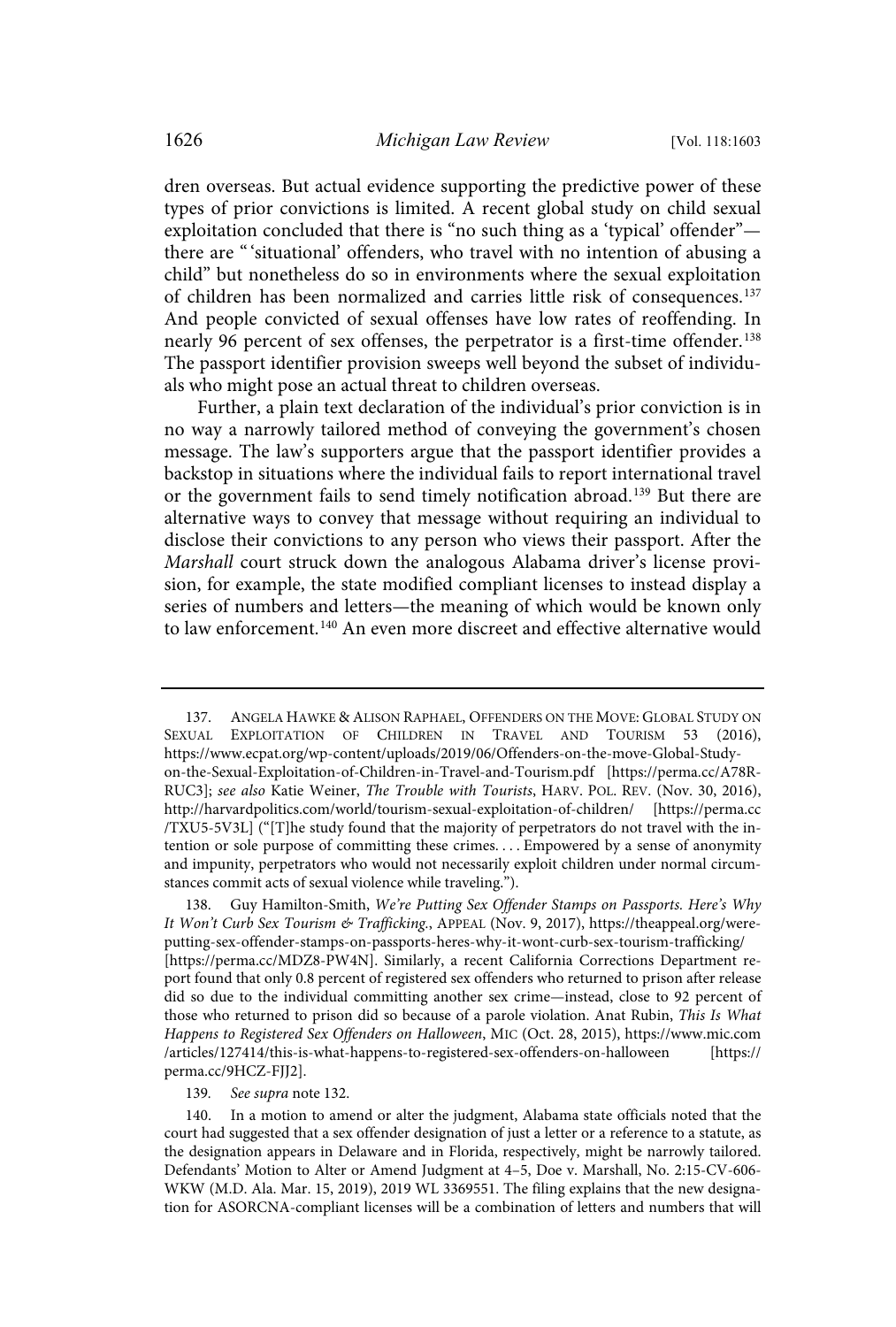be to include information about an individual's conviction in the Radio Frequency Identification (RFID) chip, which is already used to carry information such as the passport bearer's name, date and place of birth, other biographical information, and a biometric identifier.<sup>141</sup> Precisely the same message would be shared with foreign border officials. But the individual would be able to convey it in a way that minimizes the risk of inadvertent disclosure to those who have no right or need to know the information.<sup>142</sup>

#### **CONCLUSION**

When the IML was signed into law, a handful of observers saw it for what it was: bad policy. The sole representative to object to the passport identifier during congressional debate worried that the provision could lead to unintended consequences, including persecution and the risk of bodily harm. <sup>143</sup> Others denounced the IML's provision as "vindictive and petty" and "premised on a profound and consequential misunderstanding of how sex crimes against minors are usually perpetrated."<sup>144</sup>

This criticism of the passport identifier as policy is valid and important. But this Note argues further that the passport identifier is unconstitutional compelled speech. The government cannot validly claim that the passport identifier is owed the protection that courts normally afford to government speech. By conscripting passport-bearing Americans into warning others about their own prior convictions on the United States' behalf, the government has run afoul of the Constitution. <sup>145</sup> The compelled speech doctrine protects passport holders who suffer this egregious violation to their speaker autonomy, particularly in light of the serious—even deadly—ramifications of the factual speech the passport identifier compels.

appear in the same color and font as other identifying information. Id.; see also Doe v. Marshall, 367 F. Supp. 3d 1310, 1327 (M.D. Ala. 2019).

<sup>141</sup>. E-Passport: All About the Electronic Passport, U.S. PASSPORT SERV. GUIDE, https://www.us-passport-service-guide.com/e-passport.html [https://perma.cc/9QLM-M5RU].

<sup>142.</sup> RFID – Radio Frequency Identification Chips in U.S. Passports, U.S. PASSPORT SERV.<br>GUIDE. https://www.us-passport-service-guide.com/rfid-radio-frequency-identificationhttps://www.us-passport-service-guide.com/rfid-radio-frequency-identificationchip.html [https://perma.cc/P8R7-99C8] (noting that the RFID technology embedded in passports does not include any personally identifying information, suggesting that the information regarding an individual's conviction could be associated with a unique number tied to a record in a secure government database rather than with the individual's name or other personally identifying information).

<sup>143.</sup> 162 CONG. REC. H393 (daily ed. Feb. 1, 2016) (statement of Rep. Scott).

<sup>144.</sup> Leon Neyfakh, Obama Just Signed a Really Bad Criminal Justice Law, SLATE (Feb. 9, 2016, 3:20 PM), https://slate.com/news-and-politics/2016/02/the-international-megans-lawobama-just-signed-is-bad-law.html [https://perma.cc/6FMZ-JH3D]; Jacob Sullum, Scarlet Letter Passports Are Unjust and Irrational, CHI. SUN TIMES (Nov. 2, 2017, 12:56 PM), https://chicago.suntimes.com/columnists/sullum-scarlet-letter-passports-are-unjust-andirrational/ [https://perma.cc/2UVT-5C33].

<sup>145</sup>. See Walker v. Tex. Div., Sons of Confederate Veterans, Inc., 135 S. Ct. 2239, 2246 (2015).